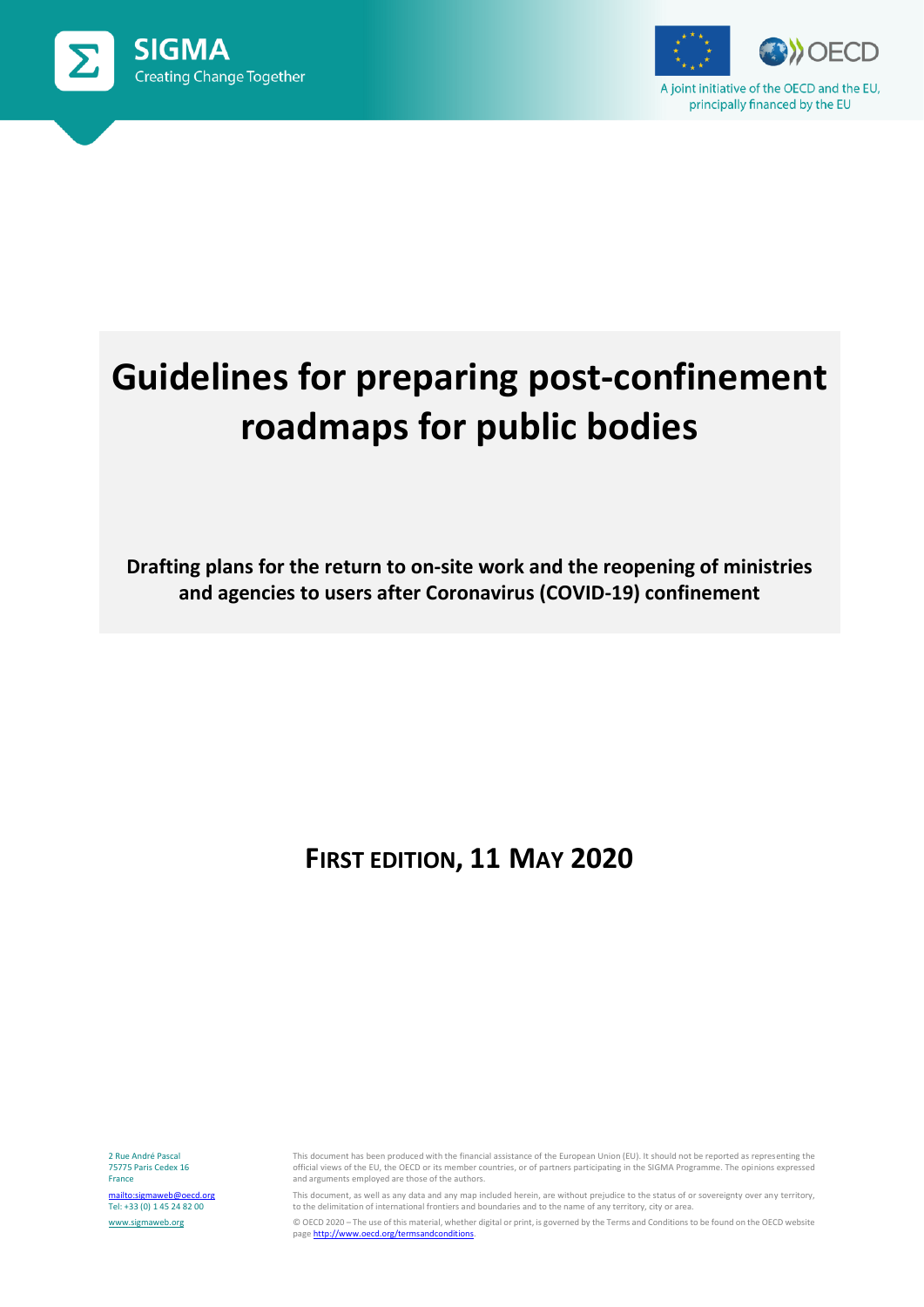# **Introduction**

Following requests from a number of beneficiaries, SIGMA has prepared these guidelines to help prepare the complex process of reopening public bodies after lockdown.

SIGMA advises its beneficiaries to instruct all ministries and public bodies to prepare a tailor-made "back to work roadmap" for the period following the confinement. These roadmaps should guide the managers of each public body to handle the weeks before and immediately after the return of civil servants to on-site work.

SIGMA has prepared these guidelines to provide recommendations to ministries and other public bodies to indicate topics to focus on when drafting roadmaps for returning to on-site work.

SIGMA recommends that its beneficiaries should develop a co-ordinated process, with decentralised, tailor-made roadmaps prepared by each public body under the guidance of the relevant authorities, such as the prime ministry, the civil service co-ordination body or the ministry of health.

# **Purpose of these guidelines**

- These guidelines are principally intended for ministries and public bodies whose premises have been closed to regular staff and users during the confinement period, while their services have been suspended or only provided online. Organisations directly involved in managing coronavirus (COVID-19), such as health care centres, police or emergency services, will require dedicated guidelines according to the evolution of the pandemics and the government measures taken.
- These guidelines are intended to provide support to managerial officials and human resource (HR) units when preparing the gradual process of returning to work premises. This is an operational document, which is not intended for ministers, or other political decision makers. However, depending on the situation and on the potential risks, certain decisions described in these guidelines could require approval at political level.
- These guidelines can be used to inform the drafting of national guidelines or can be directly shared with ministries and public bodies, supplemented by country-specific guidance.
- These guidelines do not substitute the regulations on occupational risks applicable to your public body.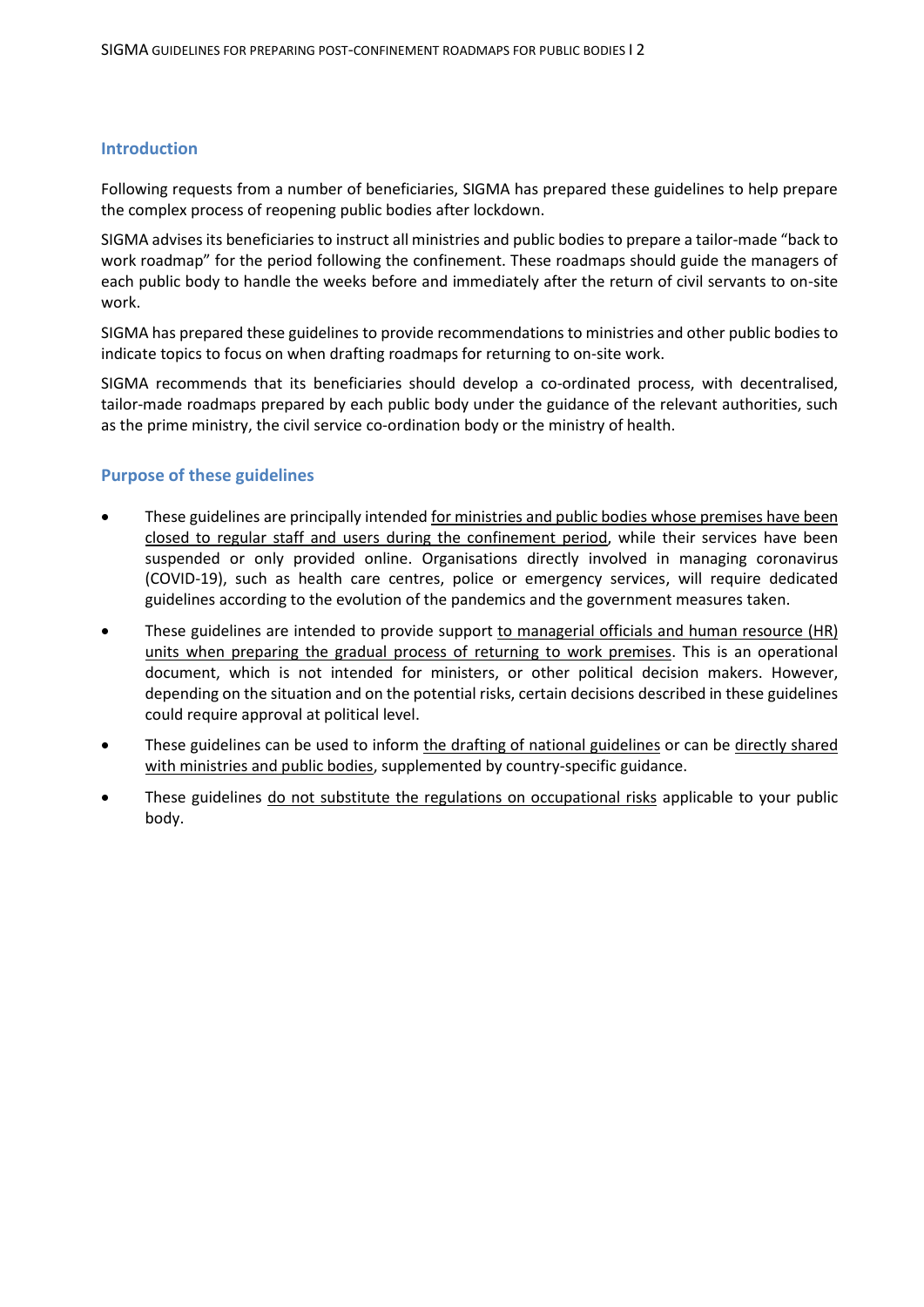# **Structure of the guidelines**

The guidelines are structured in two parts:

- **I. Preparing a roadmap for returning to on-site work [for ministries or public bodies](#page-3-0)**
	- 1. [Initial considerations](#page-3-1)
	- 2. [Potential sequence of actions for preparing the](#page-3-2) roadmap
	- 3. [Who should directly participate in drafting the roadmap?](#page-4-0)
	- 4. [Involve stakeholders](#page-4-1)
	- 5. [Consultations on the initial draft roadmap](#page-4-2)
- **II. Contents of [the roadmap for returning to on-site](#page-5-0) work**

Section [1: Assessment of the situation](#page-6-0) Section [2: Preparing your workplace to avoid spreading of](#page-7-0) Coronavirus (COVID-19) Section 3: The "back [to work" process](#page-8-0) Section [4: Communication with your staff](#page-11-0) Section [5: Reopening on-site services to users](#page-13-0) Section [6: Human resource issues](#page-17-0) Section [7: Other issues](#page-20-0)

[Annex on service delivery](http://www.sigmaweb.org/publications/SIGMA-post-confinement-roadmaps-public-bodies-guidelines-annex-service-delivery-5-june-2020.pdf) (separate document)

[The SIGMA Programme](#page-22-0)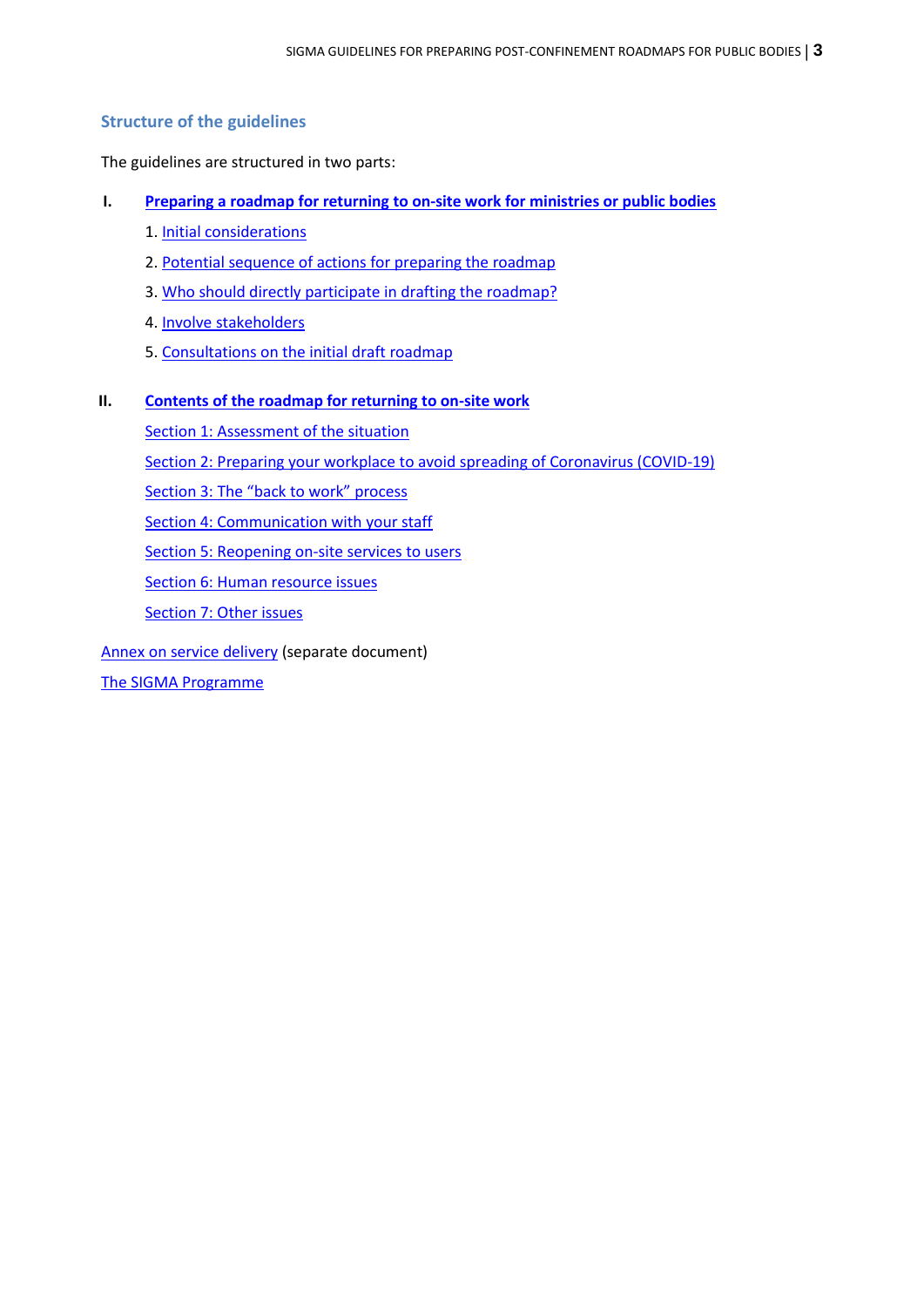# **I. Preparing a roadmap for returning to on-site work for ministries or public bodies**

#### <span id="page-3-1"></span><span id="page-3-0"></span>**1. Initial considerations**

- a) At the end of the confinement, all ministries and public bodies will be confronted by an unusual situation, with gradual reopening of premises and services in order to prepare a full recovery of services over the mid-term.
- b) The recommendations listed in this document are basic and generic; each organisation is unique, so it will be necessary to create a specific, tailor-made plan that each public body and its operational needs. If, in the past, a "business continuity plan" was prepared for any other contingency, it can be taken into account.
- c) Certain sections of the roadmap will be highly dependent on decisions taken at national/regional level. Other sections will be dependent on options taken autonomously by the ministry/public body.
- d) Most ministries and public bodies will need a general roadmap as well as a specific one for each region/territory and for each of their premises/buildings.
- e) In this uncertain and volatile environment, different scenarios should be included, at least in the draft versions of the roadmap, therefore it should be possible to amend the roadmap quickly if required.
- f) Draft roadmaps should be discussed with relevant trade unions and other stakeholders.
- g) According to the legal framework and traditions in each country or region, the roadmap or some of its parts could require a formal approval by the minister and/or other relevant authority.

# <span id="page-3-2"></span>**2. Potential sequence of actions for preparing the roadmap**

- a) Initial indication or instruction from the minister/chief executive to the top managerial official and the management team.
- b) A team is appointed, as well as a team leader, to be in charge of drafting the roadmap. The team should have a clear mandate and be adequately empowered to deliver.
- c) Adequate co-ordination with the relevant authorities and horizontal bodies is carried out: the Prime Minister, civil service authority, ministry of health, police (and army, if relevant), ministry of finance, etc.
- d) Cost estimates are prepared during the preparation of the roadmap and discussions held on the feasibility of additional expenditures with superiors, the budget unit and with the ministry of finance.
- e) The draft roadmap is checked to ensure that it complies and is coherent with the indications of the government body/bodies in charge of the COVID-19 emergency and once the period of lockdown has ended.
- f) The concerns and expectations of staff are considered:
	- unions and staff representatives are engaged
	- online surveys or other tools are used to get to know the opinions of staff.
- g) The process is supported through online meetings with supervisors and staff.
- h) A draft is circulated among the management team and comments are gathered.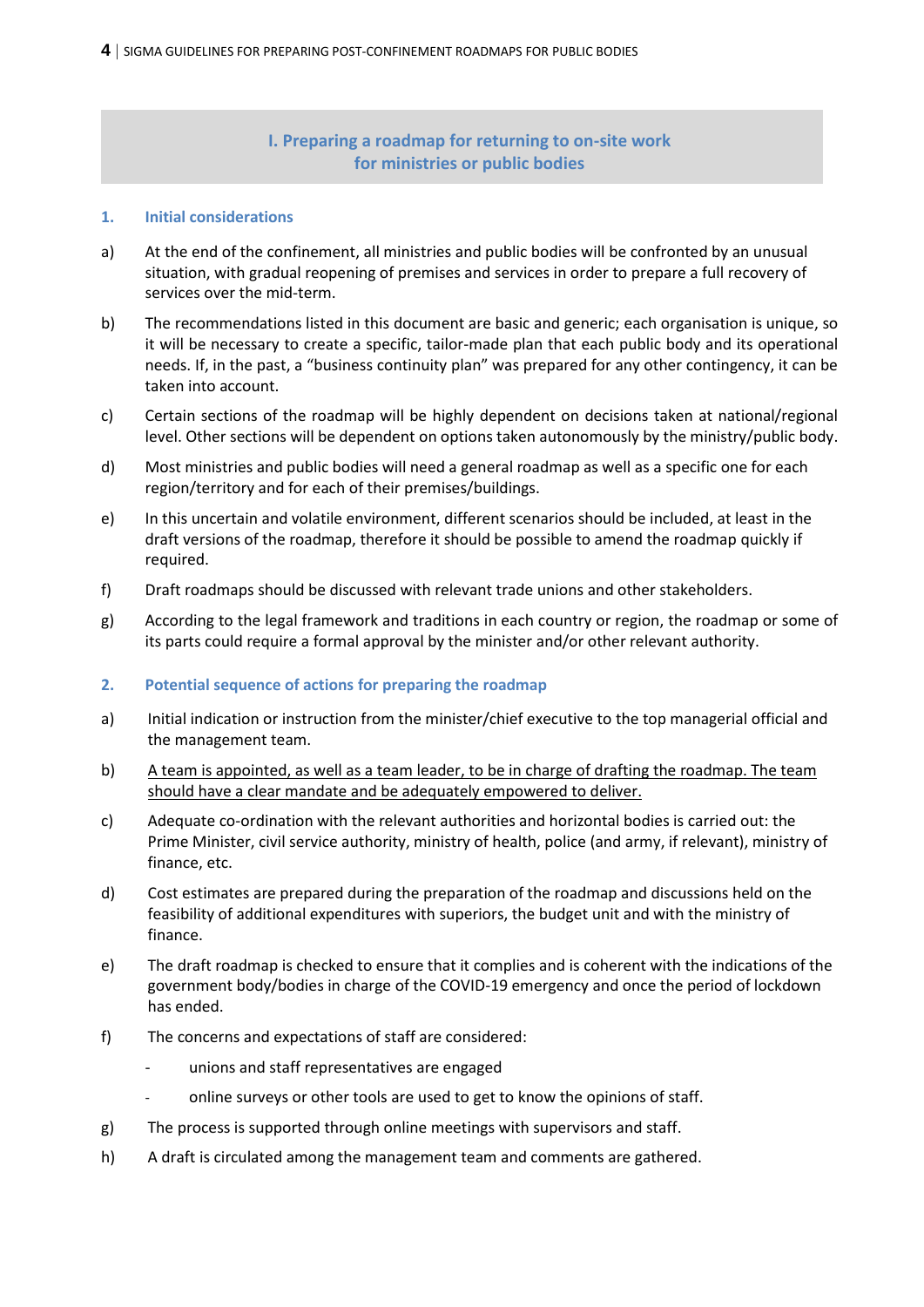# <span id="page-4-0"></span>**3. Who should directly participate in drafting the roadmap?**

The officials to be directly involved in the preparation of the roadmap should be identified by each organisation, taking into account the internal distribution of responsibilities. However, a tentative list would include the following:

- 1) The top managerial official.
- 2) The HR unit (including the officer in charge of occupational health and safety, and the officer in charge of organisational development, if there is one).
- 3) The unit in charge of security, access and maintenance of the buildings.
- 4) The unit in charge of IT.
- 5) The unit in charge of communication.
- 6) The health official if there is one.

The units in charge of the main services provided should take care of the plans for each specific service.

# <span id="page-4-1"></span>**4. Involve stakeholders**

During the drafting of your roadmap, stakeholders will need to be identified, consulted and involved in the "back to work" process.

Start by listing the stakeholders, under different categories:

- Suppliers
- Subcontractors
- External consultants
- Internal users (citizens, professionals…)
- Civil society (NGOs, business chambers, trade unions...).

Prepare a list of topics to be discussed with each of them, concerning:

- Their situation: are they operational? Can they provide the usual supplies/services?
- The reopening process
- Access to premises
- Delivery of goods and services.

# <span id="page-4-2"></span>**5. Consultations on the initial draft roadmap**

The draft roadmap should be discussed with the relevant health authorities. Ideally, public bodies should have a designated public health officer as their regular contact during the process.

According to the usual practices of the country and organisation, the preparation of the roadmap should involve consultations with the relevant trade unions and/or with representatives of staff, to ensure their concerns and suggestions are taken into account. It may be agreed with trade unions that they should collect concerns and suggestions from staff to be discussed at these meetings.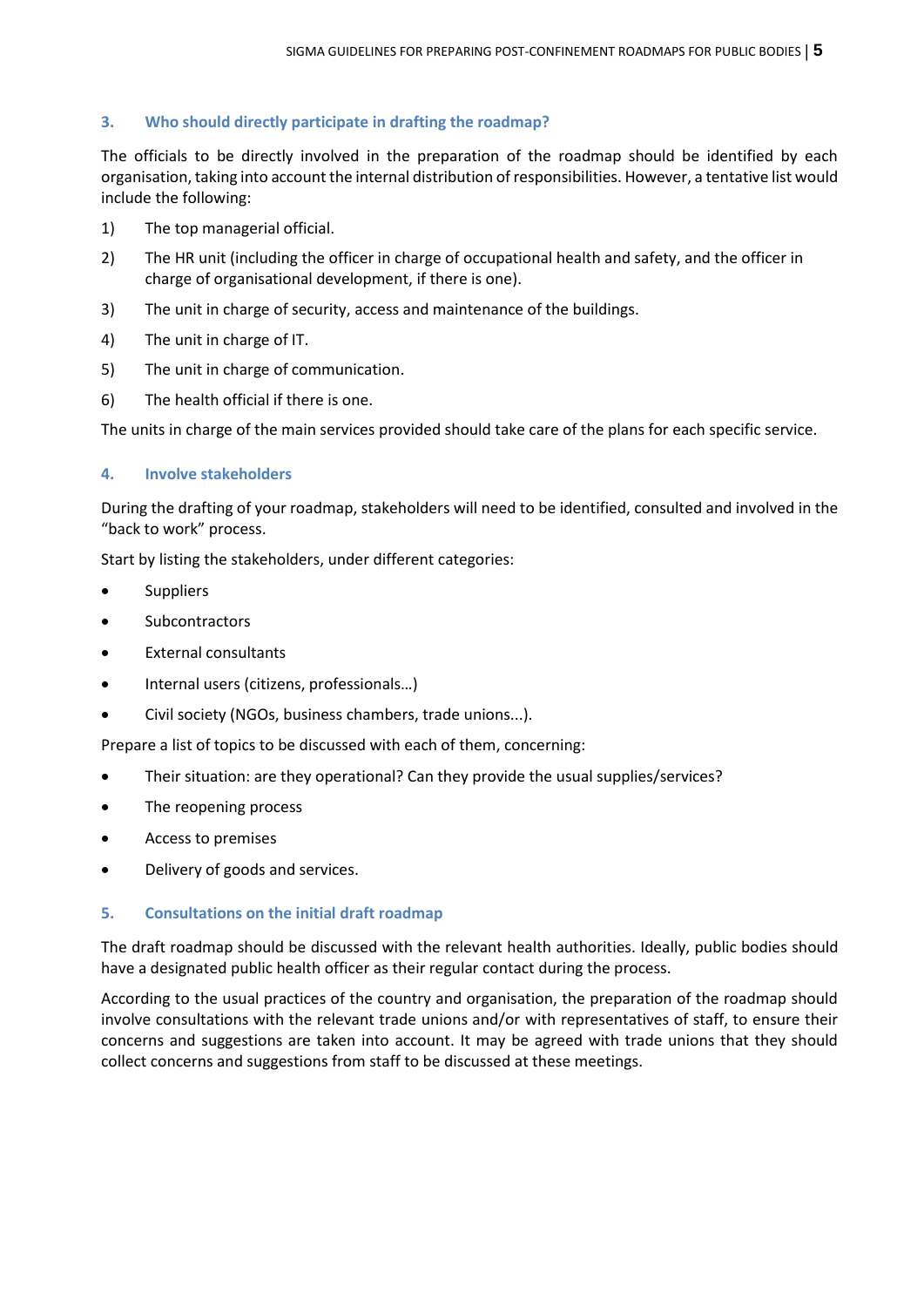**II. Contents of the roadmap for returning to on-site work**

<span id="page-5-0"></span>The structure below, which is composed of seven sections, is proposed as a generic structure for the roadmap:

- **Section [1: Assessment of the situation](#page-6-0)**
- **Section [2: Preparing your workplace to avoid spreading Coronavirus \(COVID-19\)](#page-7-0)**
- Section 3: The ["back to work" process](#page-8-0)
- **Section [4: Communication with your staff](#page-11-0)**
- Section [5: Reopening on-site services to users](#page-13-0)
- Section [6: Human resource](#page-17-0) issues
- **•** Section [7: Other issues](#page-20-0)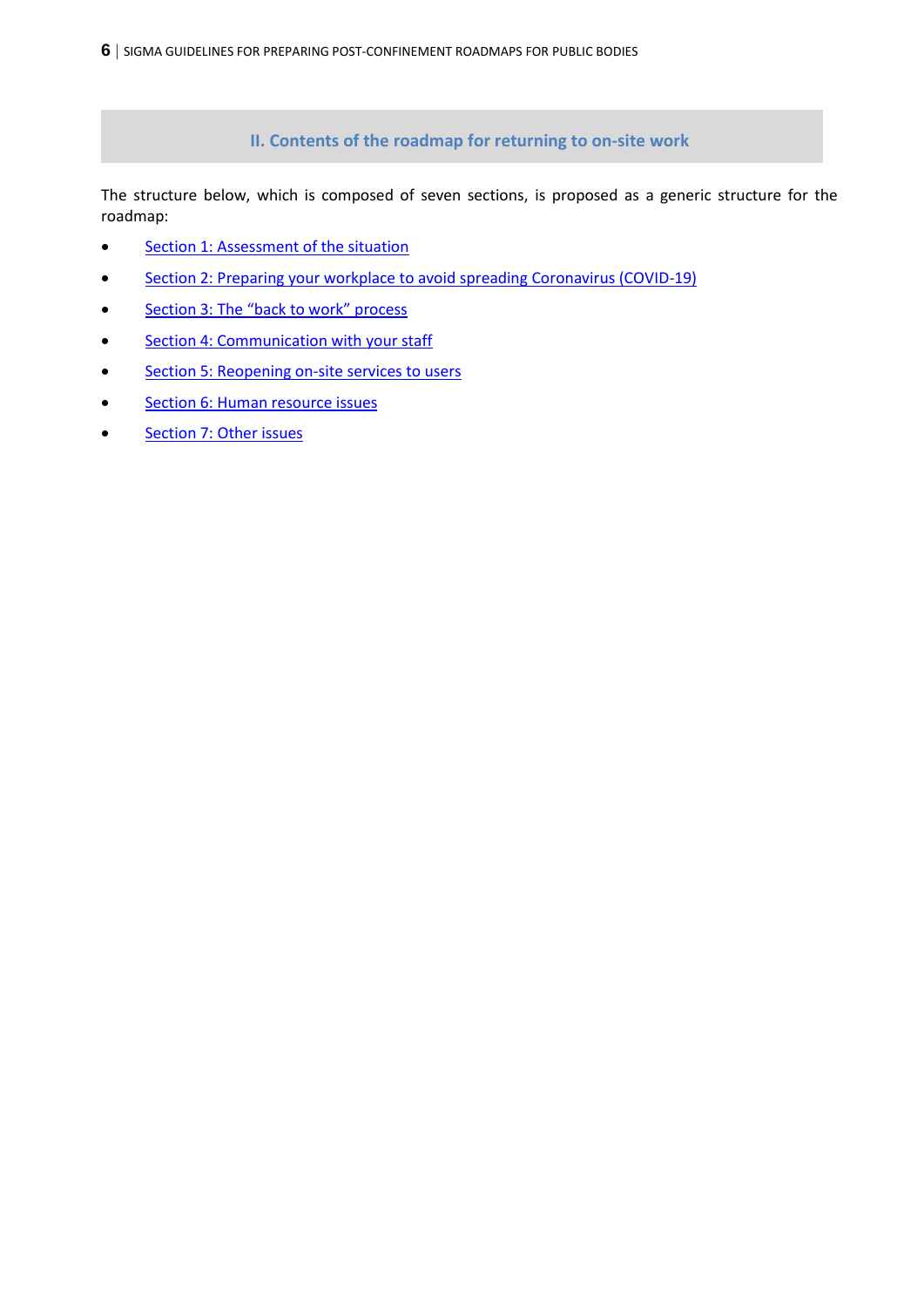# **Section 1: Assessment of the situation**

- <span id="page-6-0"></span>**1.1. Initial assessment of the situation in the ministry/public body and its services**
- a) Try to anticipate the situation at the end of confinement: concerning the public body and the staff, the sector/s of activity, the backlog and latent demand regarding the services provided, the new needs of users.
- b) Remember to look at all relevant aspects: assess the situation of staff, premises, systems, site, IT, other equipment, users, supplies and suppliers, other stakeholders, transportation, utilities, budget, finances/accounting, etc.
- c) Can you identify specific risks and critical areas?
- d) What additional problems have arisen during the confinement?
- e) Consider what is critical to the core mission: determine functions that are most critical and that should be recovered in the short-term.
- f) Consider segmentation of users: those especially vulnerable to coronavirus (COVID-19), users who lack access to e-services, users more affected by the economic consequences of the confinement.

#### **1.2. New policies, new services, new priorities in the framework of the Coronavirus (COVID-19) crisis?**

The roadmap is an operational plan to go back to work, reopen premises and continue "business as usual". However, it is important to consider a number of questions regarding prioritisation and adapting to new situations, such as:

- a) Which services are priority services [taking into account backlogs, increased needs/demand and available staff]?
- b) Which services/activities may be suspended or postponed?
- c) Is it possible to re-programme postponed activities?
- d) What new programmes, services or activities are now required in your ministry/public body in response to coronavirus (COVID-19)?
- e) Is it possible to continue with ongoing projects?
- f) Is it necessary to revise strategies and action plans?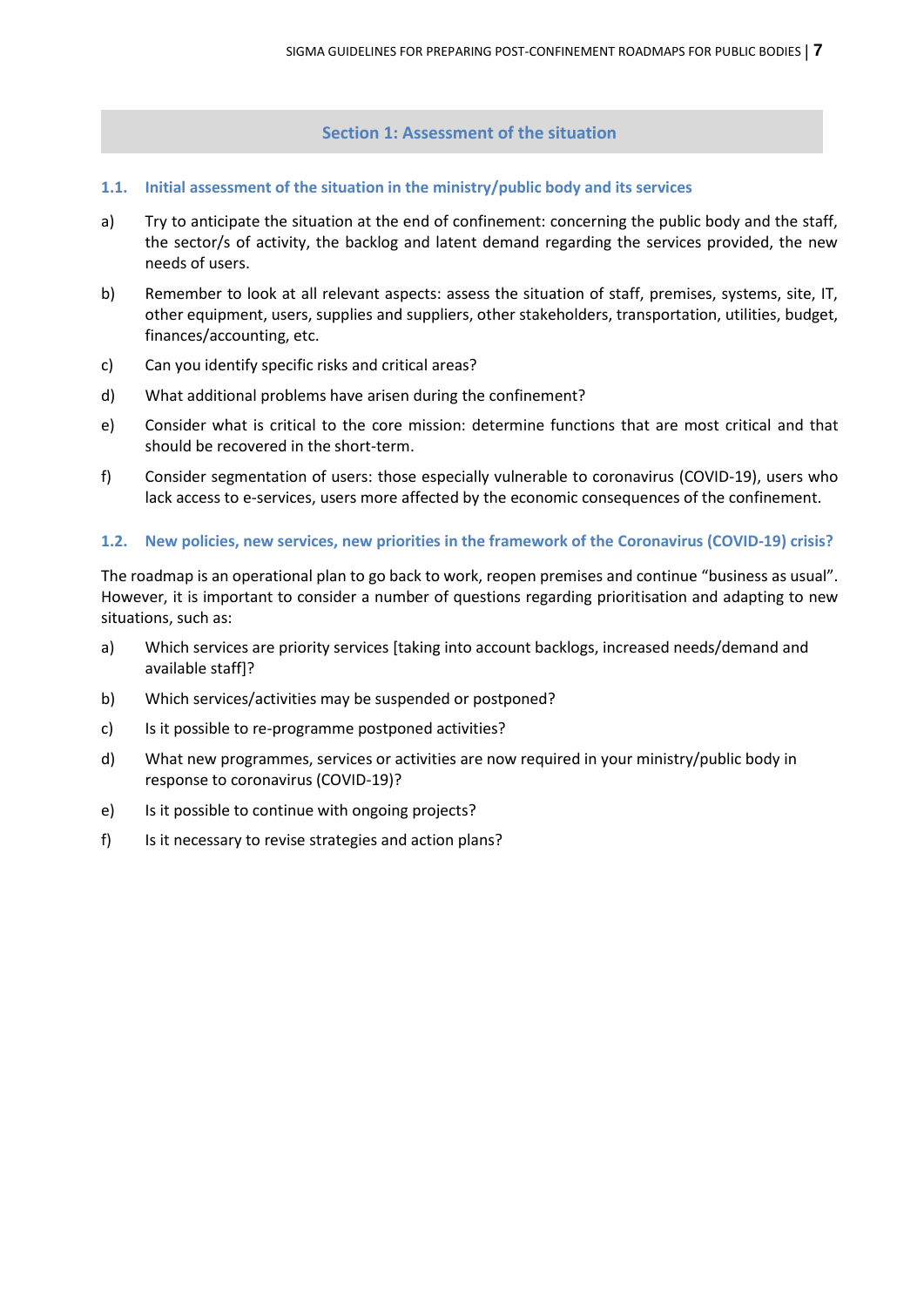**Section 2: Preparing your workplace against Coronavirus (COVID-19) spreading**

<span id="page-7-0"></span>The information listed here is a potential sample of actions to be taken, but should not substitute the indications of your health authorities. Be aware that these criteria and indications depend on a number of factors and are modified and updated frequently. Actions should be in line with the regulations or criteria set by the relevant government body in charge of operations for ending coronavirus (COVID-19) confinement in your country.

- a) Appoint a workplace co-ordinator responsible for coronavirus (COVID-19) issues related to each specific workplace or building.
- b) The workplace coronavirus (COVID-19) co-ordinator should ensure day-to-day co-ordination with the public health authorities.
- c) Initial assessment of coronavirus (COVID-19)-related and lockdown consequences.
- d) Provide initial disinfection.
- e) Plan for day-to-day disinfection.
- f) Guarantee adequate ventilation.
- g) Ensure coronavirus (COVID-19)-secure workspaces, i.e. increasing physical space between employees at the worksite or installing partitions or barriers.
- h) Guarantee hydroalcoholic gel, soap, disposable towels, etc., for staff and visitors.
- i) Decide if staff and/or visitors will be required to use masks, gloves and other protective equipment (and ensure availability).
- j) Decide if visitors' temperature will be screened.
- k) Define separate entry, circulation and exit flows, for staff and for visitors.
- l) Prepare, print and display posters with indications for staff and visitors.
- m) Prepare for specific protocol for new coronavirus (COVID-19) cases (identification and action), in line with the health authorities criteria; plan how to keep track of contacts, to be able to warn them in case of need.
- n) Ensure signage concerning social-distancing if provided for queuing spaces.
- o) Calculate maximum allowed capacity for each room; provide adequate signage for employees and visitors.
- p) Arrange meeting spaces and meeting protocol.

For updated information on recommended **measures to prevent infection in the workplace**, you can refer to the EU-OSHA (European Union information agency for occupational safety and health) website and its latest publication: *COVID-19: Back to the workplace – [Adapting workplaces and protecting](https://oshwiki.eu/wiki/COVID-19:_Back_to_the_workplace_-_Adapting_workplaces_and_protecting_workers)  [workers.](https://oshwiki.eu/wiki/COVID-19:_Back_to_the_workplace_-_Adapting_workplaces_and_protecting_workers)<sup>1</sup>*

<sup>1</sup> European Agency for Safety and Health at Work, (EU-OSHA), 2020, 'COVID-19: Back to the workplace: Adapting workplaces and protecting workers', [https://osha.europa.eu/en/themes/covid-19-resources-workplace.](https://osha.europa.eu/en/themes/covid-19-resources-workplace)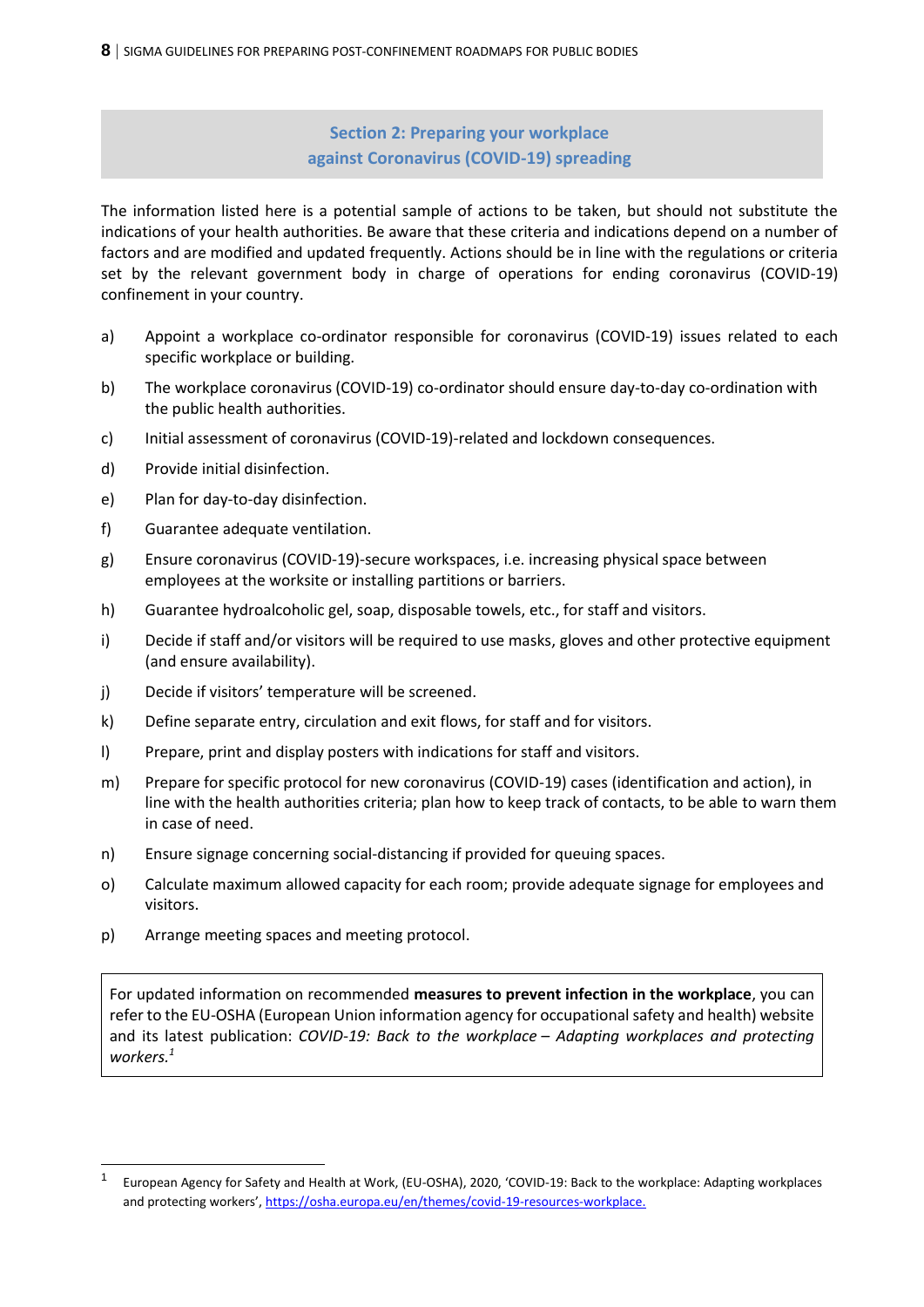**Section 3: The "back to work" process**

<span id="page-8-0"></span>The "back to work" should be organised in phases, and will depend on the health situation in the country, region or city, on the evolution of the remaining risks, on the gradual lifting of limitations and on the clearance of staff on health grounds.

In agreement with the health authorities, staff, including external staff, will potentially require some kind of clearance before being authorised to return to on-site work. According to the situation and to the policies in place in the country, this clearance may or may not require systematic coronavirus (COVID-19) tests for all or for selected staff.

This section provides a generic, "back to on-site work" structure in four phases, based on the segmentation of staff, taking into account:

- Their roles (more or less critical)
- Their health
- Their family responsibilities.

Take into account that in all phases, teleworking will be used for staff to a greater or lesser degree.

# **Phase 1**

# *Only key management and key staff work on-site*

- a) For the initial few days, key staff work on-site to prepare the return of all staff, ensuring adequate conditions and clarifying short-term priorities. These key staff will include operational managers that are needed to prepare practical aspects of the back to work process and other required employees (such as maintenance and cleaning teams, security staff, IT technicians, work safety officers).
- b) The premises will remain closed to users and other employees (fi they were closed during the confinement period).
- c) During this period:
	- o ensure decisions about urgent matters related to the crisis
	- o hold detailed discussions with heads of units (working on-site or remotely)
	- o hold additional consultations with unions and staff
	- o consult relevant experts
	- o liaise with stakeholders.
- d) The needs of the majority of staff that will remain working from home should also be taken into account.
- e) Give clear instructions to your staff and provide any necessary training:
	- o Reasons why it is necessary for some staff to return to work premises
	- o Information, clear instructions and appropriate training on measures
	- o Provide psychosocial support (see section 6, HR issues).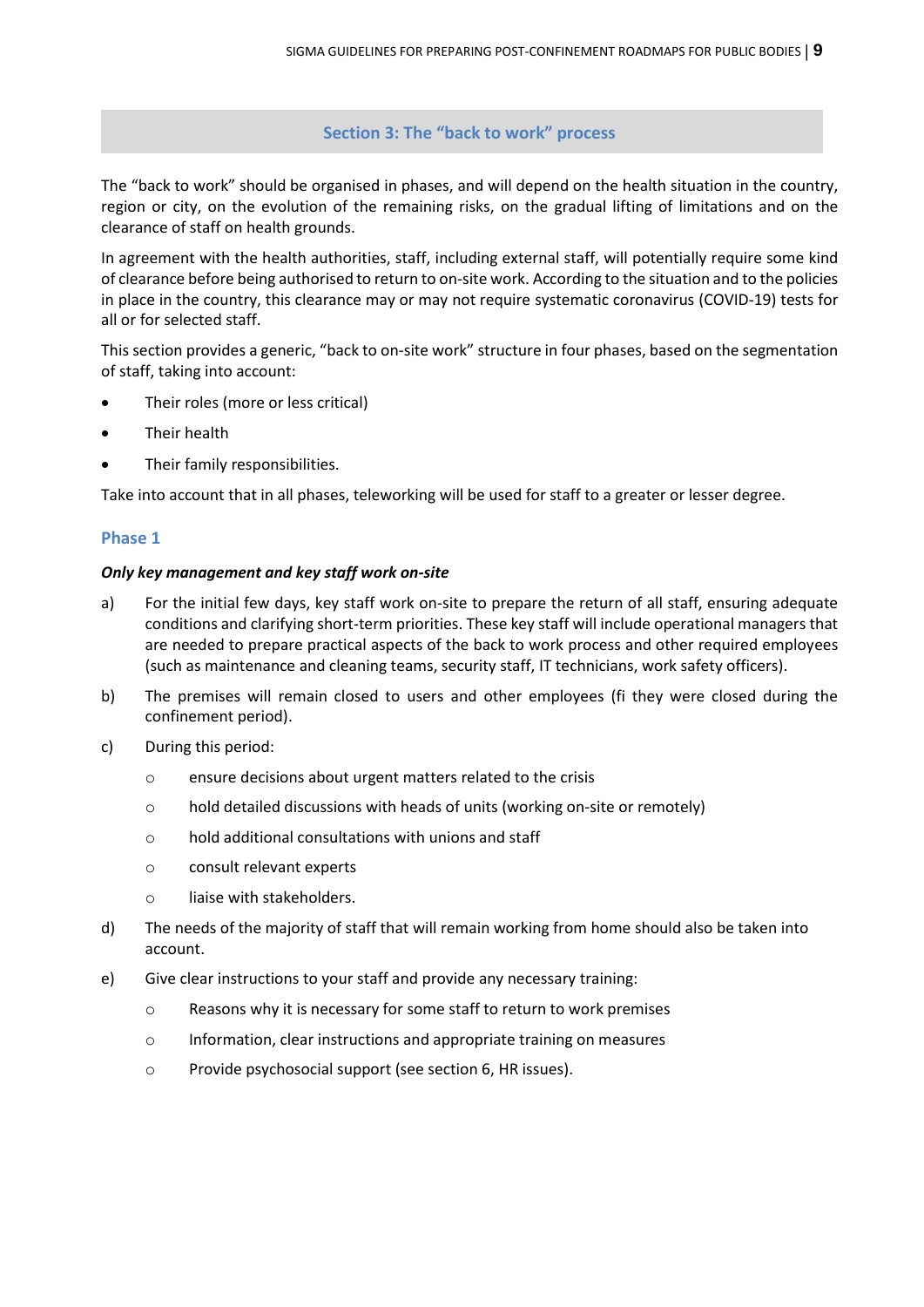#### **Key requirements to start Phase 1**

- The Government authorises mobility and non-essential economic activity.
- Premises have been adequately disinfected.
- Social distancing and other preventive measures are ensured.
- Only staff cleared on health grounds may return to work premises.

### **Phase 2**

# **Only a limited number of critical staff without family responsibilities or special health risks return to on-site work**

This second phase should be longer, gradually increasing the number of on-site staff, starting with the critical jobs requiring physical presence in the workplace. Initially, the other employees should remain working from home. After successfully having the minimum required staff at work premises for a few days, voluntary on-site working for some additional staff can be considered.

The possibility of opening on-site services to users in these conditions can also be considered (see Section 5, Reopening on-site services to users).

- a) Define the critical jobs that will work on site:
	- o Set maximum numbers of on-site staff for each unit and room, depending on the limitations of the workspace, to comply with the social distancing required. You can also set a maximum number or percentage of staff allowed to be in the premises simultaneously.
	- o Managers are responsible for determining who is required for on-site work.
	- $\circ$  Organising different shifts for on-site work may be an option to avoid too many staff in the building at the same time; staff can combine some hours on-site and some telework or work on site only few days a week.
		- o Staggered entry and exit of staff can also help to reduce risk..
- b) Clarify who is considered as having "family responsibilities" and who is considered as "vulnerable staff":
	- o Staff with chronic illnesses (diabetes, heart, lung or kidney disease and people with compromised immune systems); pregnant women, elderly staff (over 60 years old?); ensure these definitions are consistent and have been agreed with the relevant experts and public bodies.
- c) Extended teleworking or other solutions will still be required for numerous staff:
	- o Make sure you have reasonable agreements clarifying expectations, tasks, and working time.
	- o Provide adequate communication procedures and tools.
	- o Emphasise the importance of taking breaks and avoid employees working overtime.
	- o Encourage your teleworking staff to take care of workstation ergonomics, as much as possible.
	- o Support your employees regarding the well-being aspects of working from home, including psychosocial aspects.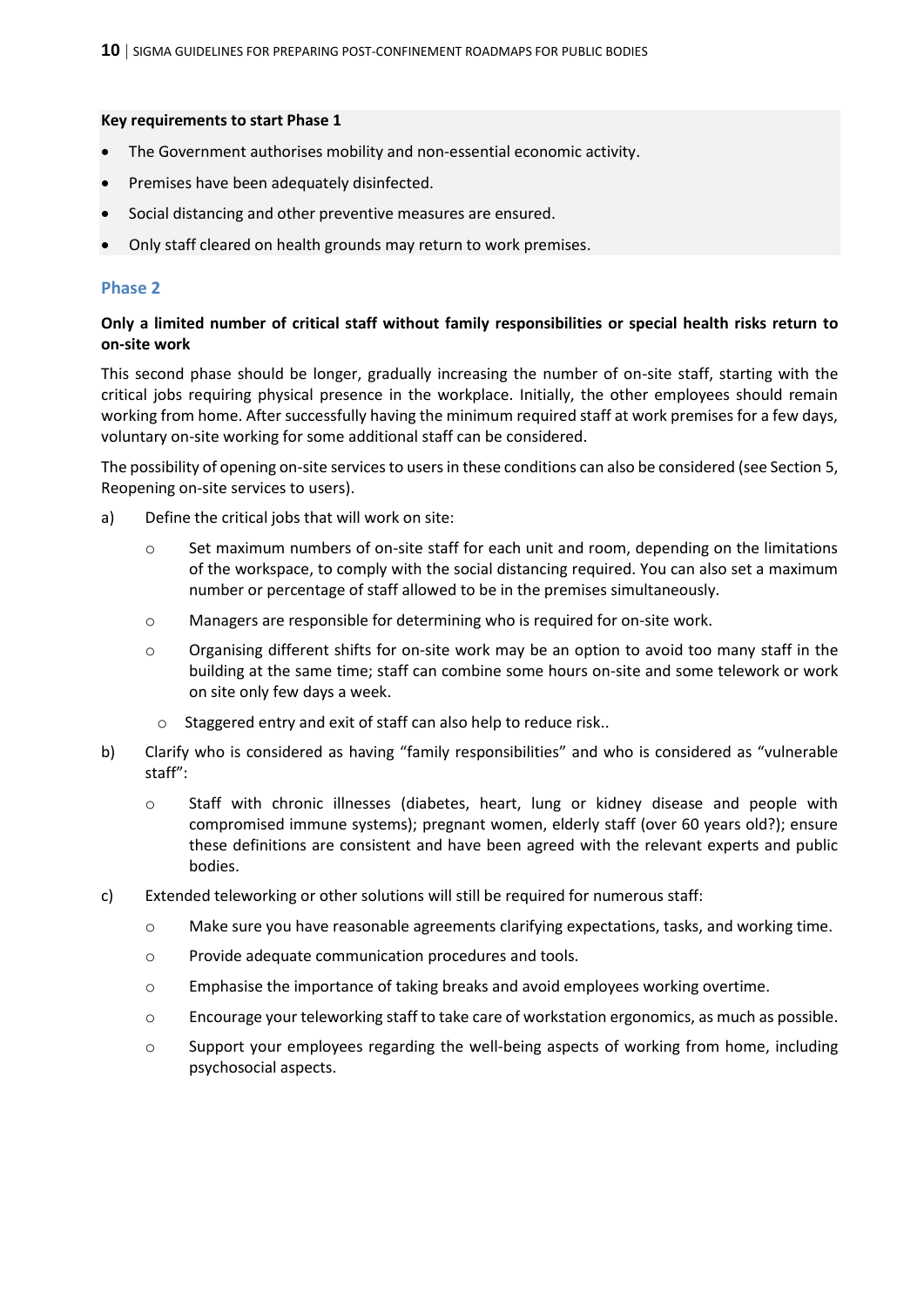# **Key requirements to start Phase 2**

- Social distancing and other preventive measures are ensured.
- All on-site staff should have been cleared on health grounds.
- Ideally, no-one should be obliged to work on-site if they do not feel secure.
- Ensure your staff know how to contact reference persons regarding the coronavirus (COVID-19), including if possible psychosocial advice.

### **Phase 3**

Most staff are back to on-site work:

- a) On-site services are open to users.
- b) Only staff who are ill, quarantined or under special health risk remain at home.
- c) Some of your staff may still be unavailable, if they have been redeployed to other priority services.
- d) Loosen preventive measures in the workplace that are still enforced.

#### **Key requirements for Phase 3**

- The Government has lifted most restrictions to economic and social activity
- Opening of schools and kindergarten.
- Public transportation is functioning.
- Staff have been cleared on health grounds.

# **Phase 4**

#### **All staff are back on-site**

Some less-restrictive preventive measures in the workplace are still enforced.

#### **Key requirements for phase 4**

- The pandemic is considered under control.
- All or most coronavirus (COVID-19)-related measures taken in the country cease effect.
- All staff have been cleared on health grounds.

# **"First day" back to work (all phases)**

Provide clear indications and tips for supervisors and staff, regarding "first day" back in each of the phases.

Tips should include the following topics:

- Organising teams with absent staff
- Prevention measures and logistical aspects
- Addressing staff questions, reactions and emotions
- Management of workloads.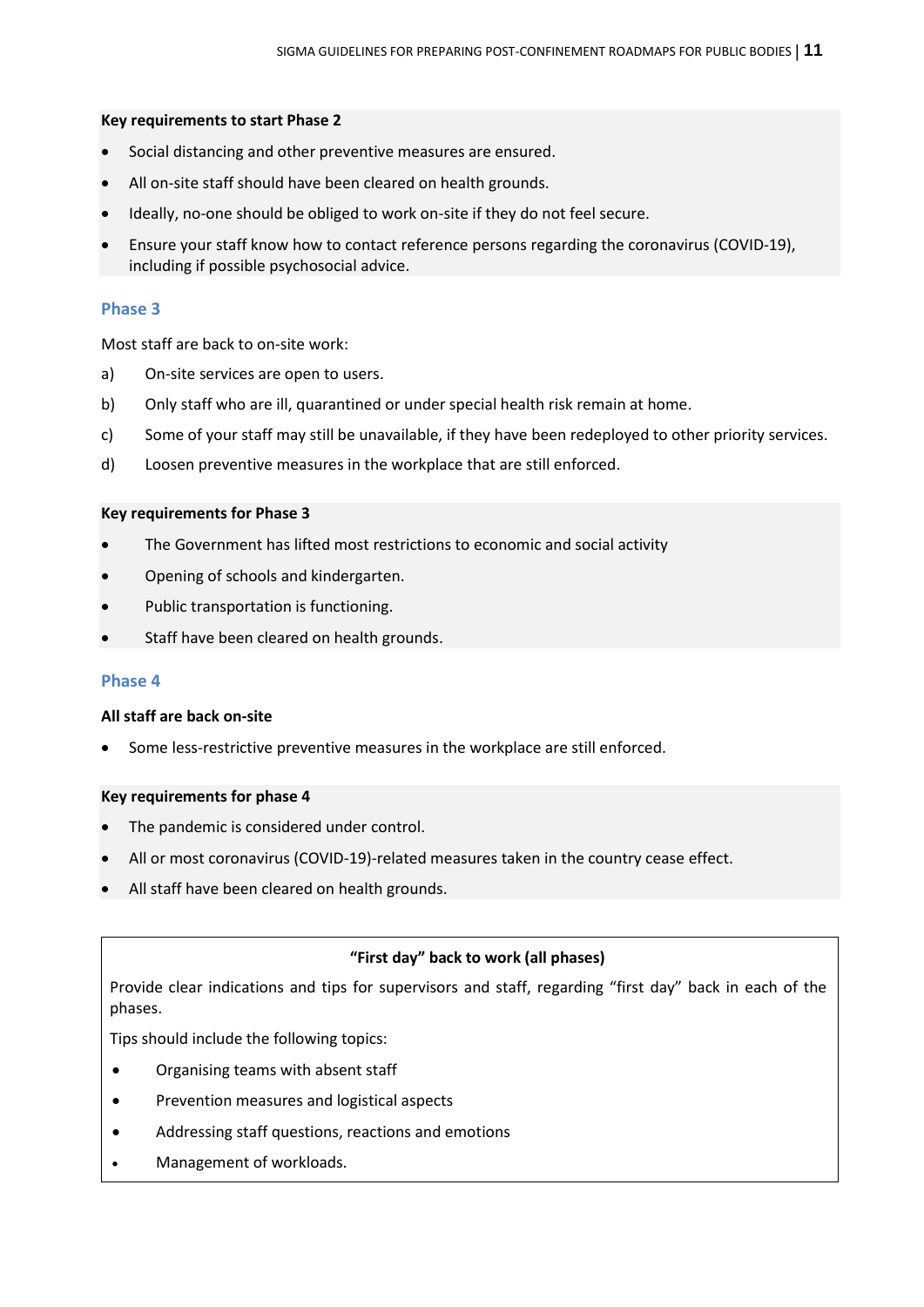# **Section 4: Communication with your staff**

# <span id="page-11-0"></span>**4.1. Set up a specific corporate communication plan and communicate regularly with your staff**

- a) Designate a communication co-ordinator and one or more spoke-persons
- b) Prepare a communications plan (content of each communication, media, …):
	- $\circ$  explain the phased "Back to work" process in advance: send a personalised e-mail to all staff with specific and detailed instructions for his/her return to on-site work, accompanied by your work plan for returning to on-site work (a simplified version);
	- o key and motivational messages should be sent by the highest official;
	- o general messages should be managed by the HR unit;
	- o line managers should be instructed on how to communicate regularly with all their staff and ensure that people working remotely are not left aside;
	- o ensure trade unions and staff representatives are consulted and informed before any communication to staff;
	- o provide FAQs.

# **4.2. Ensure two-way communication**

- a) Offer participation channels and listen to concerns and feedback from your staff (i.e. WhatsApp/Viber and an email address).
- b) Offer a hotline to answer questions (telephone, WhatsApp/Viber, email)
- c) Offer and be prepared to "negotiate" with some of your staff about dates and conditions of the return.
- d) Consider using an anonymous, online staff survey to have a detailed view of the perceptions and concerns of your staff. Free systems such as SurveyMonkey [\(https://www.surveymonkey.com/\)](https://www.surveymonkey.com/) are available.
- e) Look for ideas: ask your staff to participate, sharing ideas and making proposals about the new working context.
- **4.3. Give clear Coronavirus (COVID-19)-prevention instructions to your staff (adapted to the four phases)**
- a) When leaving home.
- b) Commuting to work: ensure staff awareness of social-distancing measures.
- c) Procedures on arrival at work.
- d) Workplace instructions: elevators, circulation in the building, use of facilities (ex. cafeteria), organisation of breaks and lunch, etc.
- e) Inform about of hygiene measures: hand washing, workplace and equipment cleaning, protective equipment, etc.
- f) Inform staff of social-distancing measures and of how they will be ensured in your premises.
- g) Consider providing online training on those issues.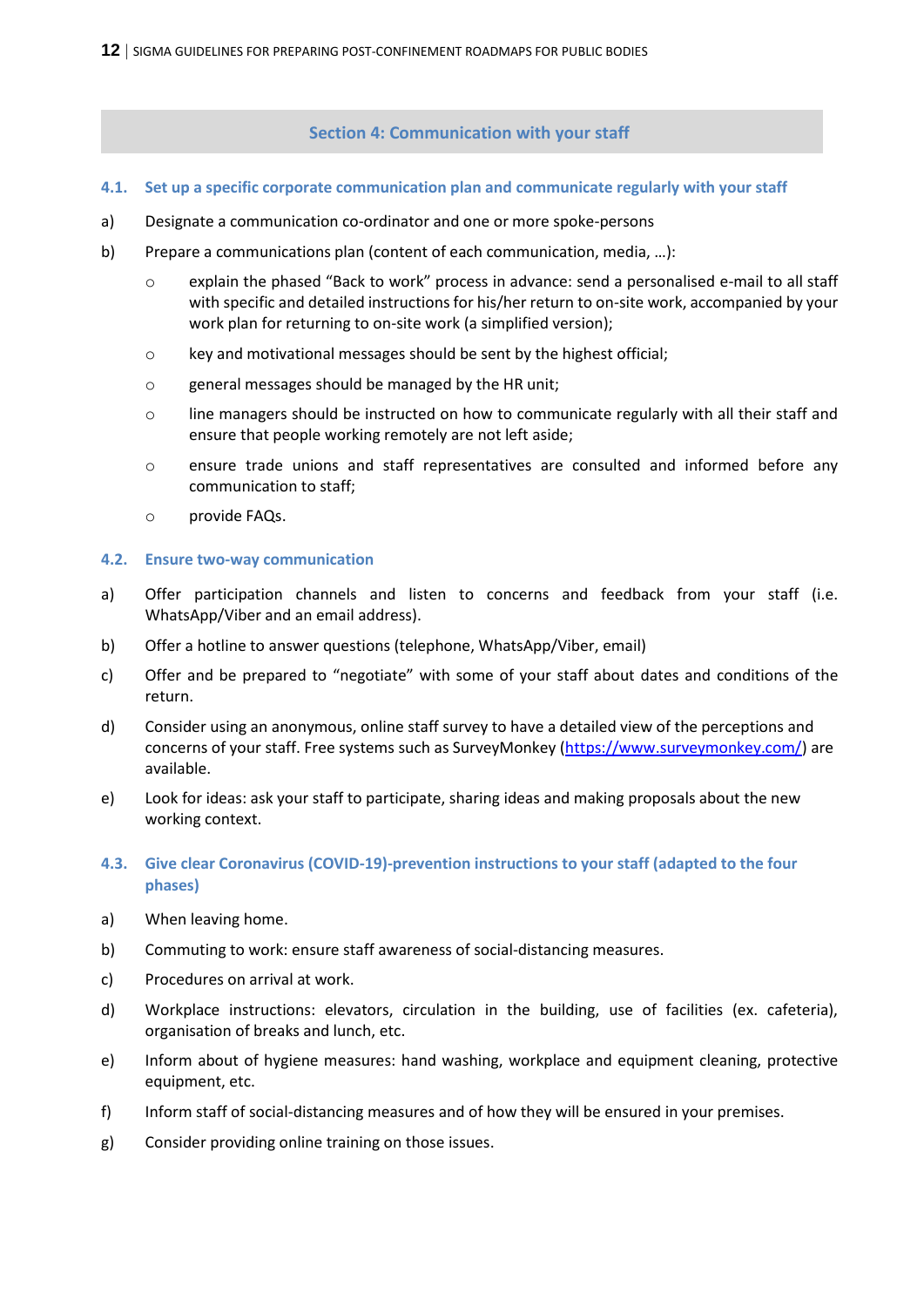# **4.4. Create easily accessible crisis communication channels**

- a) Keep updated lists of phone numbers and e-mail addresses to communicate 24/24 with your staff in case of crisis.
- b) Provide a hotline (phone, WhatsApp/Viber, e-mail) for staff enquiries.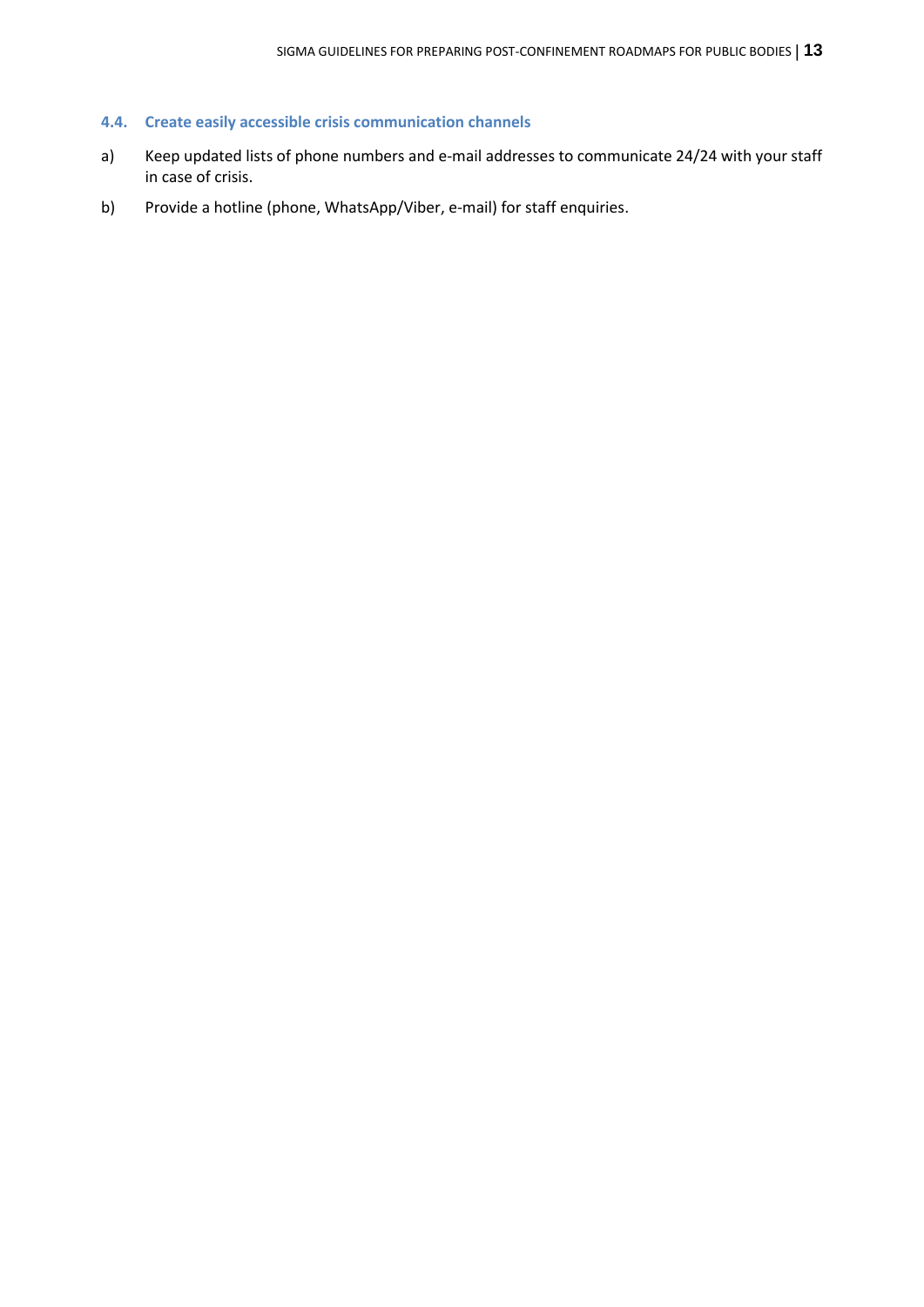**Section 5: Reopening on-site services to users**

- <span id="page-13-0"></span>**5.1 Key elements to consider when planning the progressive reopening of services:**
- a) No on-site service can be reopened until you can secure face-to-face interactions (i.e. increase the physical distance between users and employees, install physical barriers, etc.).
- b) Will all or some services be offered? Prioritising services will most probably be necessary.
- c) Estimate backlogs and potential user demand in the first weeks and months after reopening.
- d) Look for solutions to reduce "demand" during the first weeks: i.e. extending the validity of documents and licences, extending the deadlines for applications, etc.
- e) During these months, you will probably need to cope with increased and unexpected front-line staff absences due to coronavirus (COVID-19) and lockdown. So, consider options to manage the service with fewer staff than usual.
- f) Take particular care of your front-line employees; provide specific coronavirus (COVID-19)-related training, ensure Personal Protective Equipment and, especially, listen to them!
- g) Think about adequate segmentation of users.
- h) Consider providing tailor-made solutions for important and urgent procedures related to ill or quarantined citizens.
- i) Reinforce information to users and citizens:
	- o Updating websites and apps
	- o Providing FAQs
	- o Creating a hotline (WhatsApp, telephone, email) to answer questions or resolve issues
	- o Clear and visible notices with information for visitors at entrances.
- j) Avoid crowds and long waiting times:
	- o Offering (new?) online services?
	- o Providing additional phone services?
	- o Simplifying procedures?
	- o Extending opening times/days?
	- o Reinforcing or establishing scheduled appointment systems?
- k) Reduce formalities and try to be flexible as much as possible; understand that users could have faced difficulties fulfilling the normal formalities.
- l) Prepare protocols to react if incidents happen (such as long queues, unrest, individuals with symptoms, IT breakdowns, supply chain disruptions, etc.); set mechanisms to identify problems with the delivery of services in real time.
- m) Estimate if additional staff could be required (i.e. security and welcoming staff); consider hiring temporary staff or engaging volunteers.
- n) Promote non-cash payments to reduce the risk of spreading coronavirus (COVID-19).
- **5.2 During Phase 1 (only key management and key staff work on-site): initial assessment of the situation for each unit/service and drafting service delivery plans**
- a) Appoint a team to develop a service delivery plan for each unit, core function or service.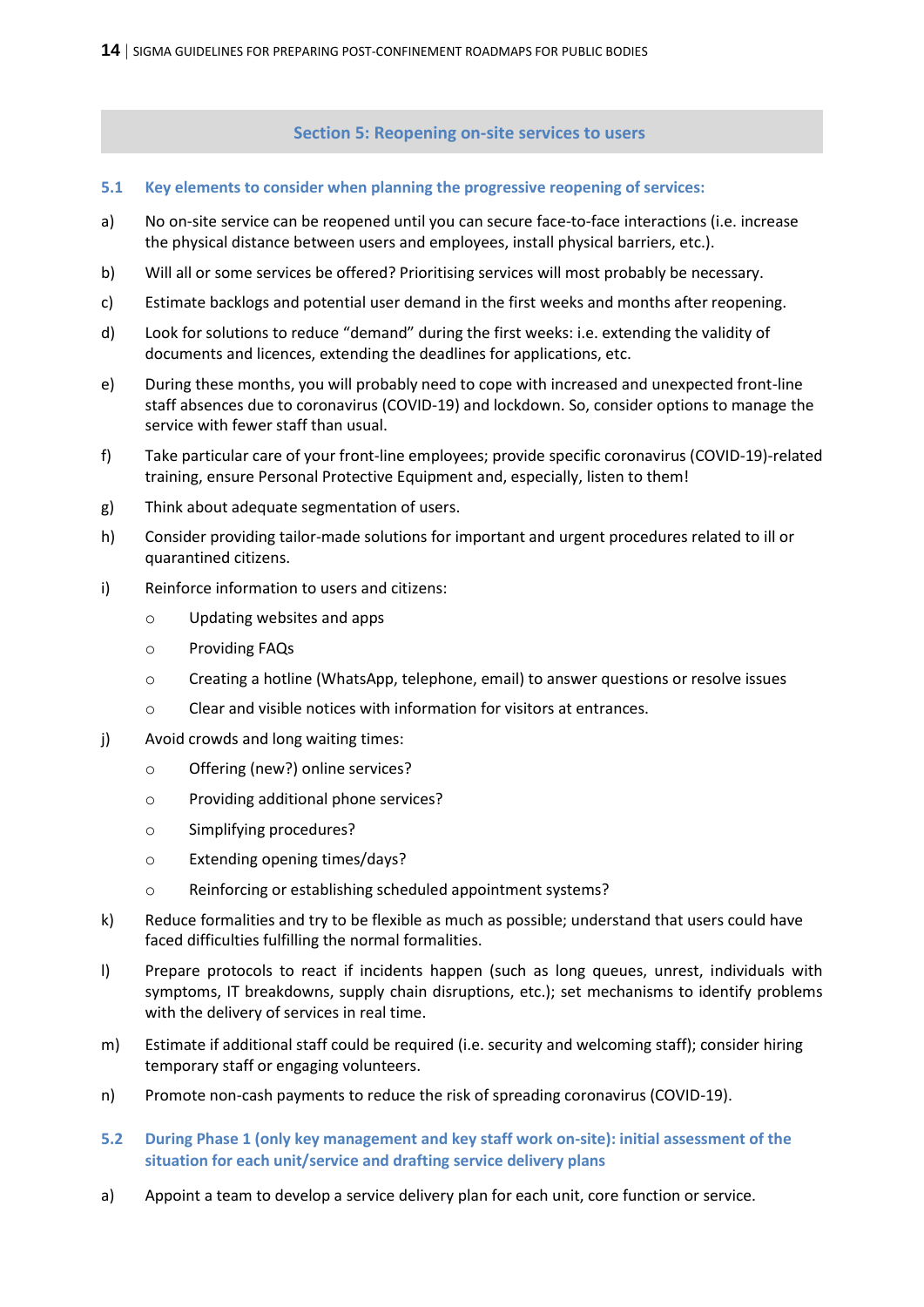- b) Each plan should identify the potential risks when opening to the public:
	- Assess supply elements (staff absences, IT needs, potential problems with suppliers, reduced budget, problems with administrative requirements to provide services).
	- ‒ Assess demand (increased demand after reopening; users with specific needs –elderly, families –, users in financial need, etc.).
- c) The plans should try to minimise risks while providing reasonable quality of service. Consider measures such as:
	- extending administrative deadlines and validity of licences;
	- ‒ directing users to use electronic channels and supporting users who are not accustomed to using the related technology;
	- changing opening hours<sup>2</sup>;

- reserving special times or premises for vulnerable citizens;
- ‒ prioritising telephone/on-line communication with users;
- redesigning the customer journey;
- being more flexible with administrative requirements;
- ‒ using sworn declarations, provisional approvals or similar mechanisms to provide citizens with the possibility to obtain certificates from third parties.
- d) Discuss the service delivery plans with the relevant employees and stakeholders, gathering their views and making them part of the decision-making process.
- e) Develop an overall view of the public body, aggregating all service delivery plans:
	- ‒ Determine the most critical functions or groups of users where services should be resumed in the short-term.
	- ‒ Revise service delivery plans, potentially including new programmes required by the coronavirus (COVID-19) response.
	- ‒ Revise systems/criteria for scheduling appointments, considering segmentation and prioritisation of users (e.g. users closer to the expiration deadline of a certificate/document, users especially vulnerable to coronavirus (COVID-19), users who lack access to e-services, users more affected by the economic consequences of the confinement).
	- ‒ Consider prioritising services and plan mechanisms to temporarily reallocate resources (staff, equipment, offices) from one service/unit to another.
- f) Communicate the new service delivery situation, including new requirements, limitations, opening times, etc. to your users and stakeholders, to ensure they know what to expect.

<sup>2</sup> Extending opening hours might help to achieve physical distancing. It can also help to secure safe spaces for especially vulnerable users (such as specific hours to serve the elderly). However, in order to extend opening hours successfully, a sufficient number of personnel should be available. If staff work in two shifts, the service during one shift might collapse if critical personnel are absent. Be aware that extending opening hours with the same staff does not automatically result in increased service delivery. Productivity issues and interrelation between staff might be considered when deciding to extend opening hours or not. Reducing opening hours might also be useful if there is a shortage of staff, so all available staff will be present in one shift, ensuring that the service can be provided smoothly during the reduced opening hours.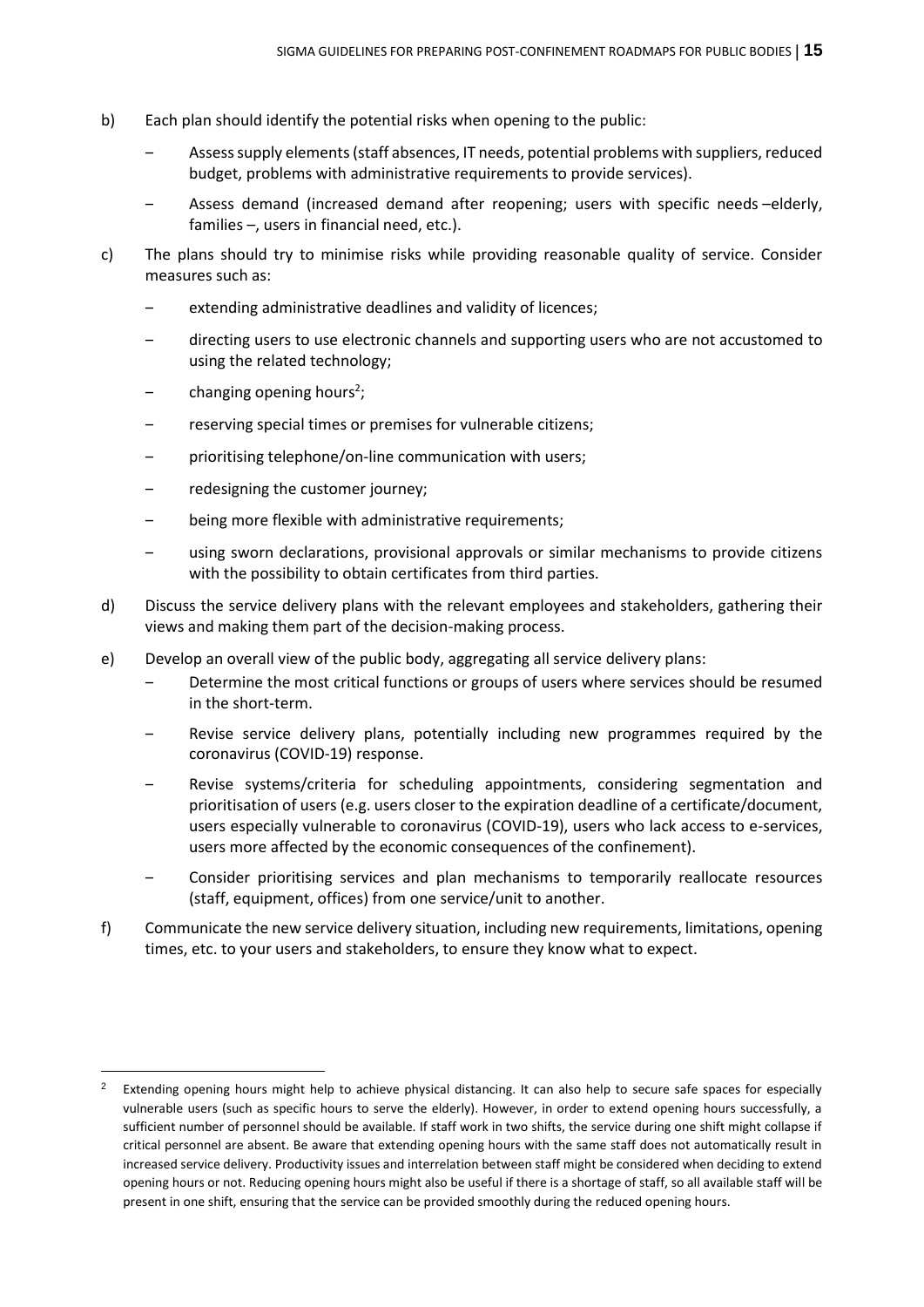- **5.3. During Phase 2 (only critical staff without family responsibilities or special health risks return to on-site work): provide some critical services as pilot tests (ideally, only to users with a scheduled appointment)**
- a) Train staff in social distancing measures, using personal protective equipment (PPE) and self-protection mechanisms, coping with new risks of interaction with users (e.g. individuals with symptoms, stressed users, users who do not want to comply with new measures).
- b) Start providing critical services to the public and use them as pilot projects. These pilot projects will serve the purpose of testing the service delivery and training the staff for the new conditions. Rotate staff, so they learn how to correctly use PPE and adapt to protection measures in a more controlled environment.
- c) Consider providing services uniquely for users with a scheduled appointment. This allows you to plan how many people you will need to provide services to each day, and users know in advance that services will be provided to them. During this phase, walk-in should be limited as much as possible, in order to avoid overcrowding of premises and service collapse. If you do not currently have a phone/internet appointment scheduling system in place:
	- Consider using a queue management system; various solutions are available on the market<sup>3</sup>.
	- ‒ Try to organise scheduling outside, at the entrances of buildings, handing appointment tickets to users as soon as they get to the premises.
- d) If there is no other option, try to ensure that walk-in users queue outside premises, respecting social distancing.
- e) Learn by doing. Revise your service delivery action plans after listening to user feedback and evaluating the initial period.
- **5.4. During Phase 3 (most staff are back to on-site work): progressively provide all services to the public**
- React quickly to supply shortages, bottlenecks and other incidents: absences, IT breakdowns, large queues of users, users with coronavirus (COVID-19) symptoms.
- Empower middle managers to take service-delivery decisions: the back to work process will create unexpected situations that will require quick decisions, with no time to consult the Minister.
- Reinforce information mechanisms. Update websites with new measures and relevant information that may not usually be provided (e.g. off-peak hours when the premises are less crowded). Post information posters in your premises. Create or reinforce existing information hotlines using telephone or social-media. If hotlines and information desks are overcrowded and cannot respond to increased demand, reinforce them with more staff immediately. Information is key to increasing citizen satisfaction when many changes are taking place.
- Be flexible with administrative requirements, as citizens might not be able to comply with some as easily as in normal times (e.g. getting a medical certificate to renew a driving licence might take longer than usual).
- Co-ordinate with the relevant public bodies in case external administrative bottlenecks are creating difficulties for your users.

 $\overline{a}$ 

<sup>3</sup> Such as Skiplino [\(https://skiplino.com/covid-19/](https://skiplino.com/covid-19/) , Qmatic [\(https://www.qmatic.com/\)](https://www.qmatic.com/), Qminder [\(https://www.qminder.com/social-distancing-queue-management/\)](https://www.qminder.com/social-distancing-queue-management/), Ombori [\(https://ombori.com/products/covid-19](https://ombori.com/products/covid-19-virtual-queue) [virtual-queue\)](https://ombori.com/products/covid-19-virtual-queue) and many others.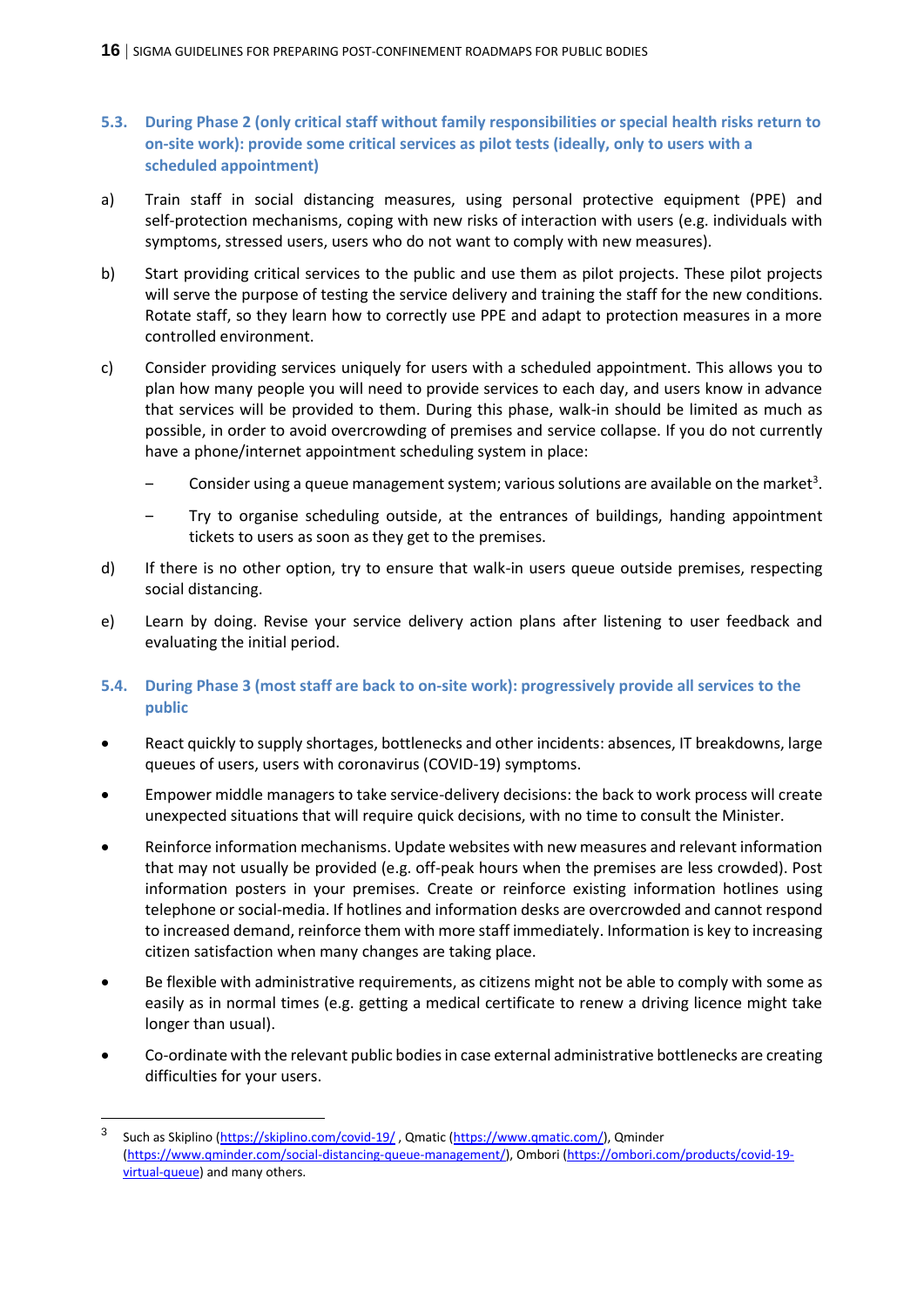- Communicate continuously with stakeholders about the situation of your services.
- Check if the approved extension of deadlines/validity of licences are sufficient and make proposals to the relevant authorities if they need to be extended further due to the service delivery situation.
- Learn by doing. Collect and analyse indicator results in order to improve continuously.
- Draft a plan for potential suspension of work in case a new wave of coronavirus (COVID-19) infection means that confinement is put in place once again.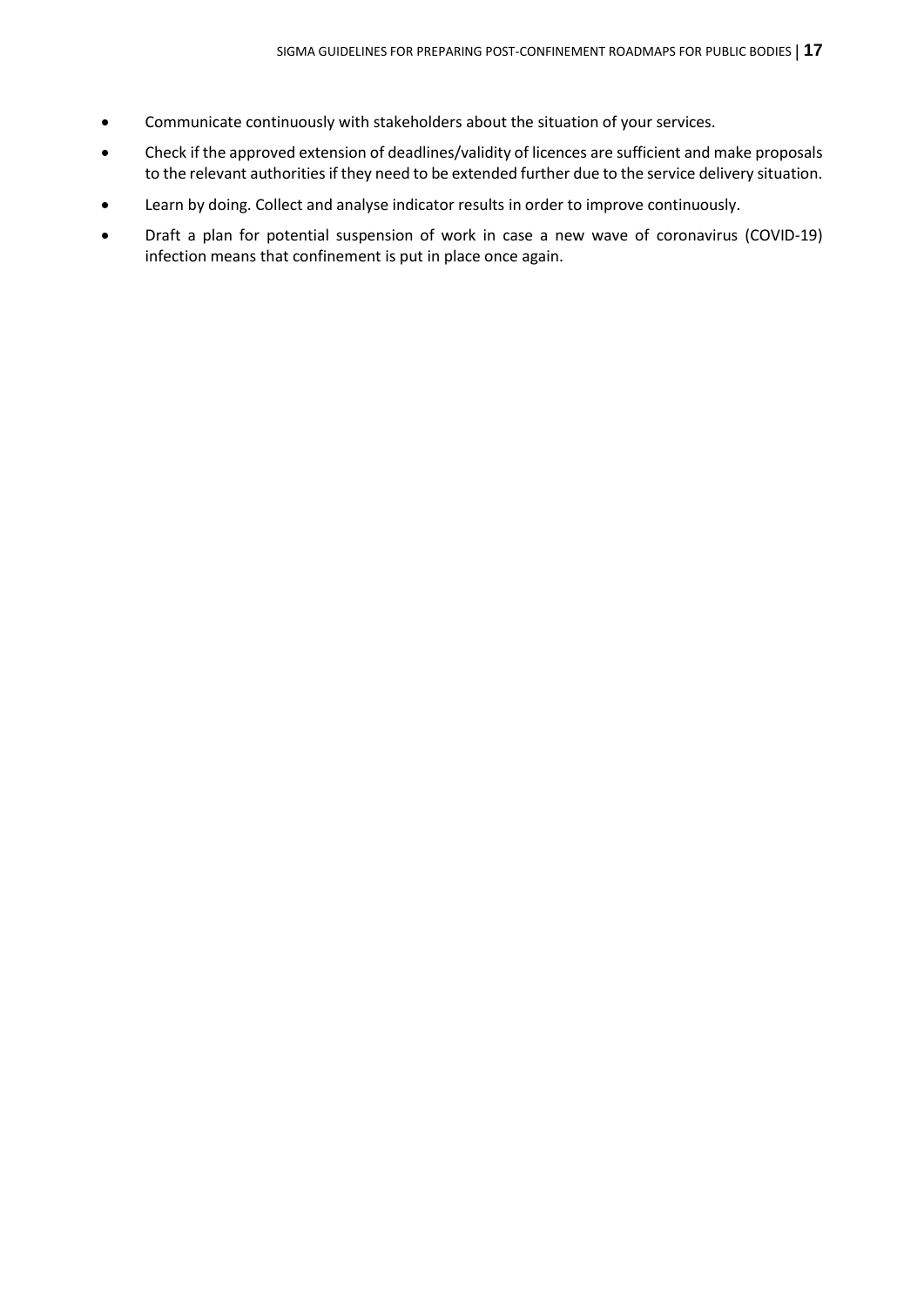### **Section 6: Human resource issues**

<span id="page-17-0"></span>In the coming weeks and months, the unit(s) dealing with HR issues will have additional work, will confront new situations and will probably need to revise some policies and processes. Additionally, in order to handle risk and stressful situations adequately, being receptive to staff concerns and flexible with requirements will be extremely useful. For instance, obliging staff to work on-site against their will is to be avoided as much as possible.

Your central HR unit will need to ensure close co-ordination with the civil service and health authorities, and should support the work of the HR officers working across your branches. It is recommended to hold regular co-ordination meetings with the relevant HR officers and to agree on the communication channels to answer questions and communicate incidents.

#### **Potential HR issues to address:**

- a) Staff with special needs: provide flexible work organisation solutions:
	- o For staff with coronavirus (COVID-19)
	- o For quarantined staff
	- o For staff with family-responsibilities (during school closure period or when taking care of ill or dependent family members)
	- o For other situations.
- b) Coronavirus (COVID-19) identification and monitoring:
	- o Set up a protocol to be followed by your staff when showing coronavirus (COVID-19) symptoms.
	- o Set up a system to monitor employees who are ill or suspected to be ill.
	- $\circ$  Set up a protocol for the return of infected and quarantined staff at the end of the isolation period.
- c) Managing coronavirus (COVID-19) induced absence:
	- o Update policies regarding sick leaves and family medical leaves; make sure employees know exactly what the new criteria are and the procedures for sick leave or family care.
	- o Holidays and leave: reprogramming? Flexible arrangements?
	- o Identify deputy heads to cope with absence of managers and supervisors.
	- o Identify back-up staff to cope with absences in critical jobs.
- d) Well-being and psychosocial risks:
	- o psychological support to staff;
	- o morale surveys
- e) Flexible working time arrangements during transitional months:
	- o flexible working hours;
	- o staggered entry and exit of staff;
	- o teleworking (set up infrastructure to allow some staff to work from home);
	- o rotation between on-site and telework;
	- o shiftwork (rotating shifts, i.e. 7-14h and 14-21h);
	- o overtime;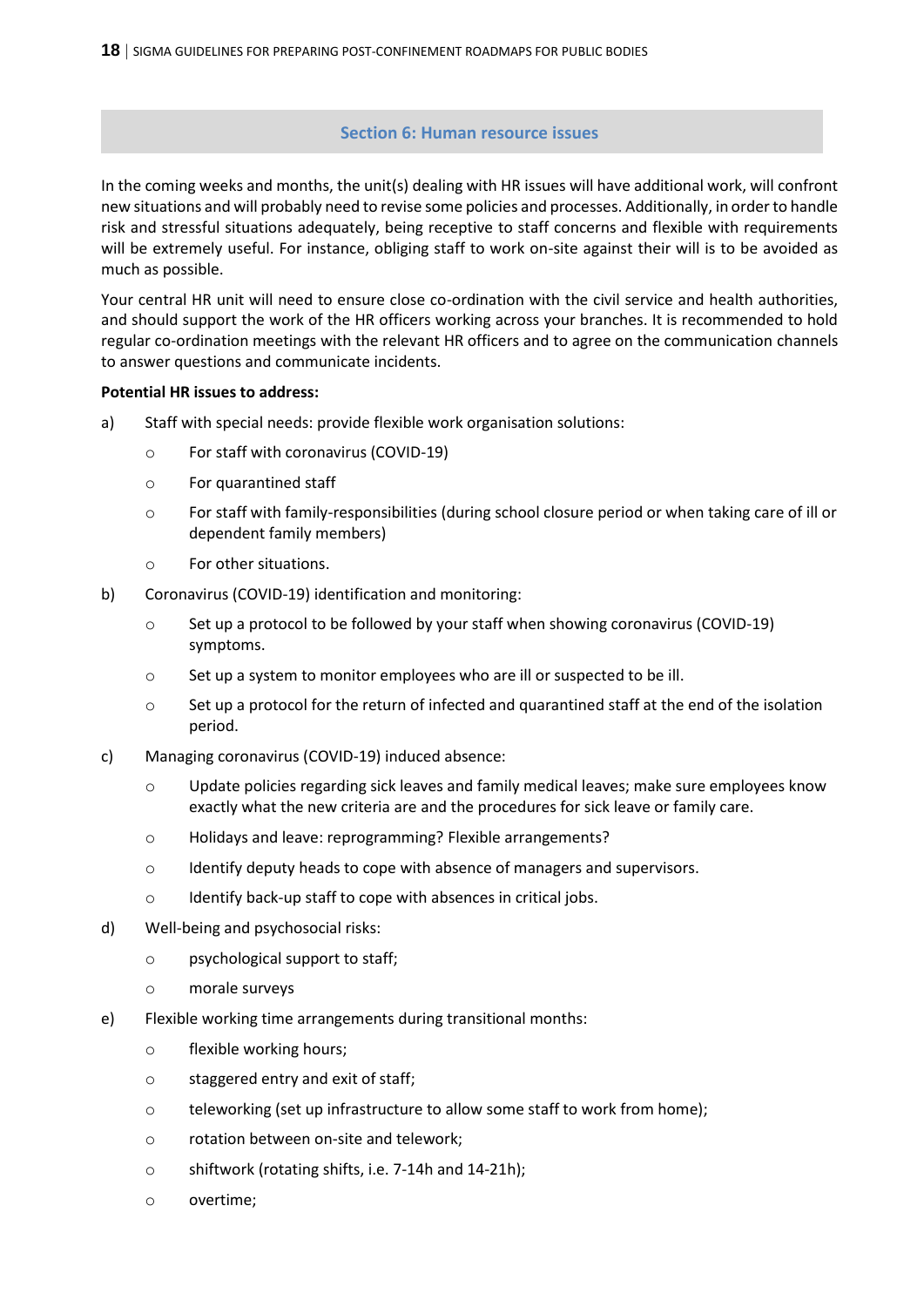- o extended working days (i.e. opening during weekends to better distribute users).
- f) Holidays and leave: reprogramming? Advancement or postponement (extended period)? Flexible arrangements?
- g) Mobility/redeployment:
	- o Consider creating a specific internal mobility scheme to ensure adequate staff for priority services (voluntary and/or compulsory temporary mobility).
	- o Explain your situation (staff needs and surpluses) to your central HR authorities and ask them to manage the interministerial/interagency mobility.
- h) Information and training:
	- o Set and communicate quarantine protocols.
	- o Provide induction training to new staff coming from voluntary or compulsory mobility.
	- o Cross train employees so they can effectively cover other duties.
	- o Provide training on effective personal hygiene, including handwashing.
	- o Inform and train managers, for example with FAQs for all phases (see annex).
- i) Salaries and allowances:
	- o Special allowances?
	- o Specific arrangements for working parents during school closure (i.e. babysitter bonuses).
	- o Revise overtime compensation criteria?

#### j) Regulations:

- o Establish or revise relevant HR policies and procedures; new regulation relating to coronavirus (COVID-19).
- o Establish or update policies on flexible working, telecommuting, absence and medical leave.
- o Policies or procedures to address psychological impacts of the crisis on employees, to accommodate employees' family obligations.
- o Speak to the civil service co-ordination body if you are confronted with regulations that restrict the flexible solutions required.
- k) Workforce planning and hiring:
	- o Clarify the procedure for hiring temporary staff.
	- o Hire additional or temporary IT staff.
	- o Appointing interim project managers.
	- o Special redeployment and mobility schemes (internal or external).
	- o Identify deputy heads to cope with absence of managers and supervisors.
	- o Identify back-up staff to cope with absences in critical jobs.
- l) Coronavirus (COVID-19) consequences management:
	- o Dealing with coronavirus (COVID-19)-related deaths (if relevant).
	- o Dealing with coronavirus (COVID-19)-related temporary staff (if relevant).
	- o Dealing with coronavirus (COVID-19)-related overtime (if relevant).
- m) Impact on ongoing processes: reprogramming selection, promotion, training, performance appraisal, etc.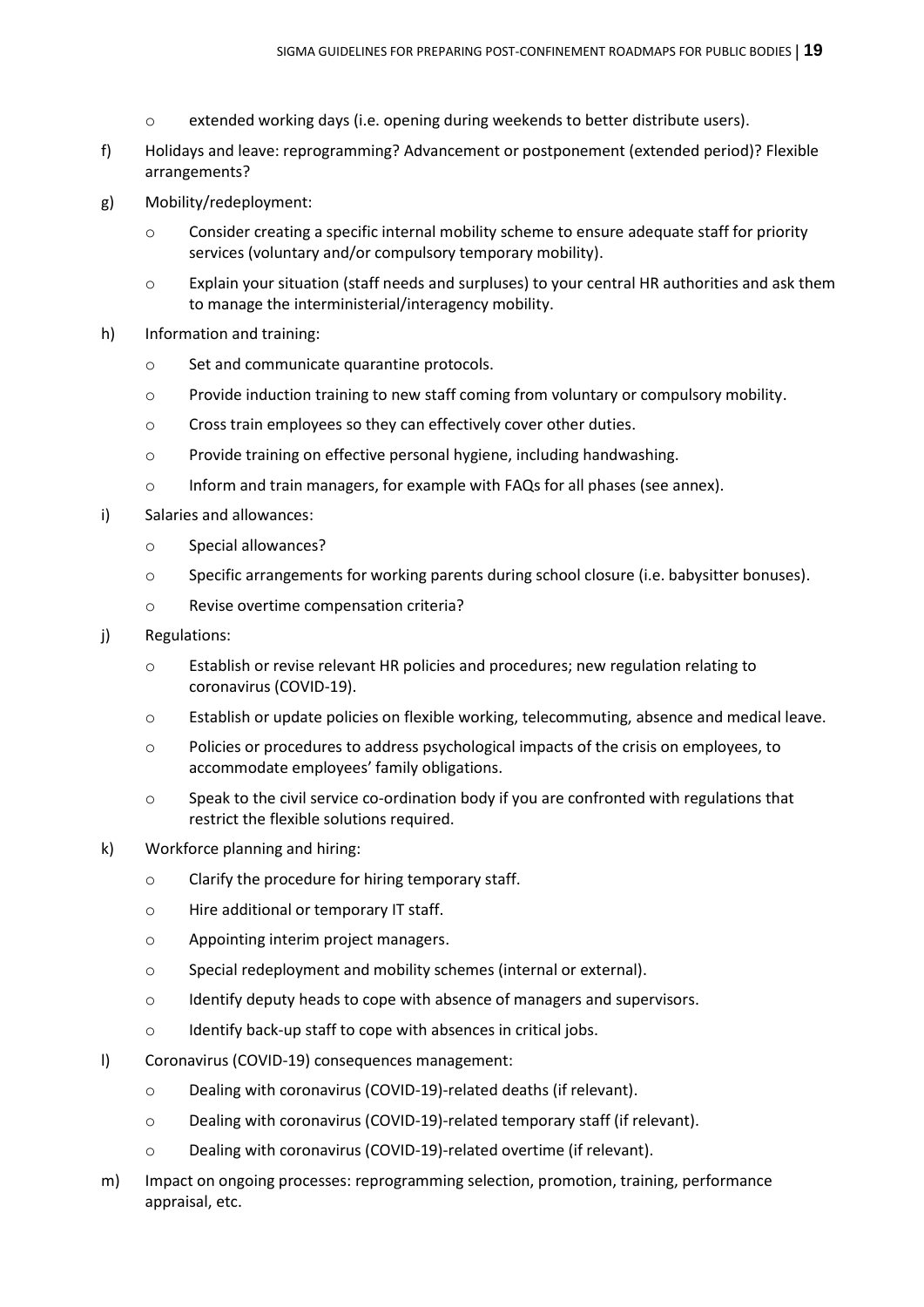n) Proof of attendance compatible with hand hygiene.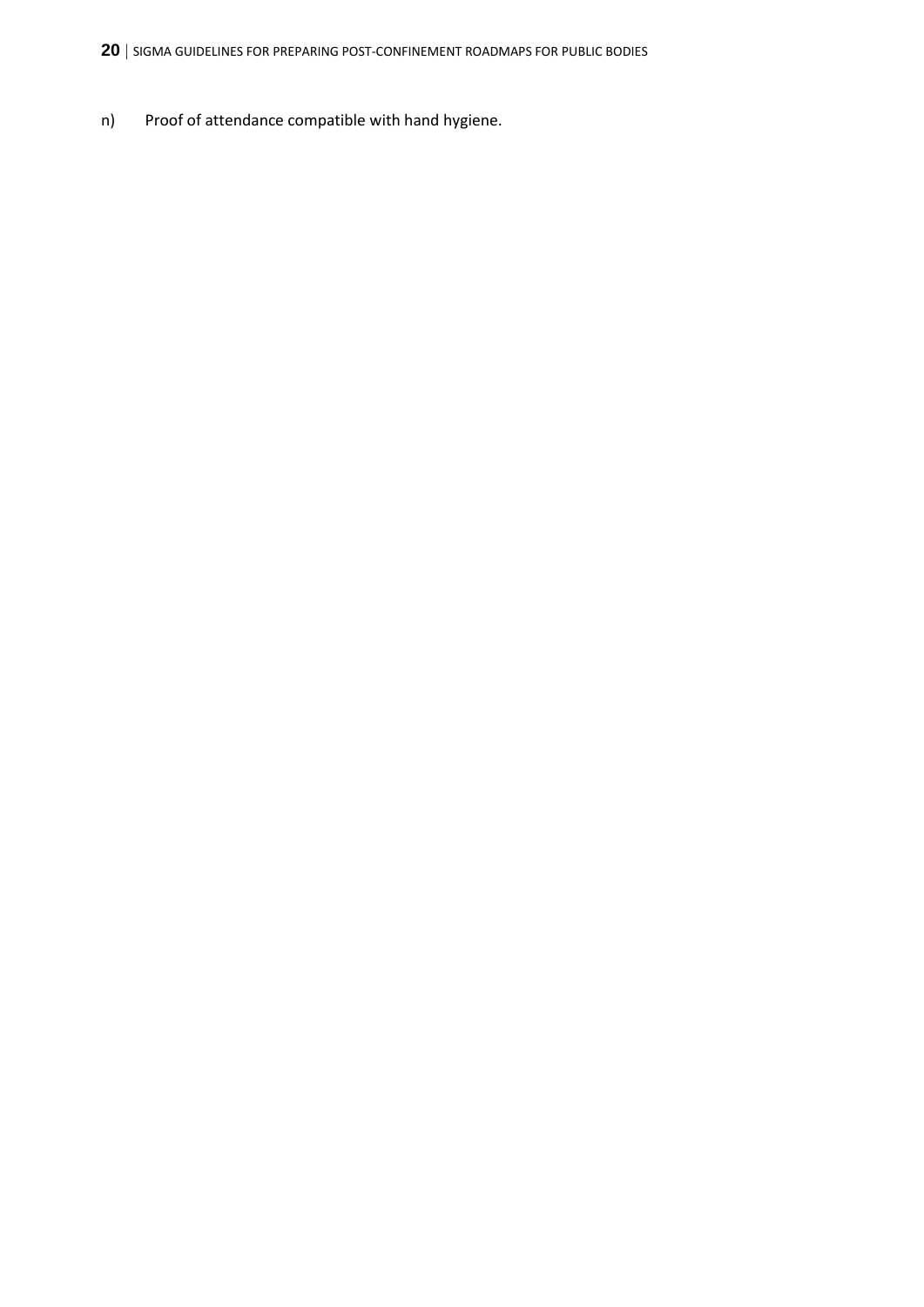# **Section 7: Other issues**

- <span id="page-20-0"></span>a) Consult the Ministry of Finance and assess the budget implications of coronavirus (COVID-19) for your service/institution. Estimate the extra costs of the required new actions and assess the risk of possible budget limitations.
- b) Take into account (potentially broken) "supply-chains"; prepare contingency measures in case certain organisations are not able to provide what you need to deliver your services.
- c) Gather lessons learnt during the process and prepare contingency plans to ensure business continuity in case of new lockdown following coronavirus (COVID-19) outbreaks.
- d) Consider discussing with international donors reorienting or postponing ongoing technical assistance projects.
- **[Annex on service delivery](http://www.sigmaweb.org/publications/SIGMA-post-confinement-roadmaps-public-bodies-guidelines-annex-service-delivery-5-june-2020.pdf)** (separate document)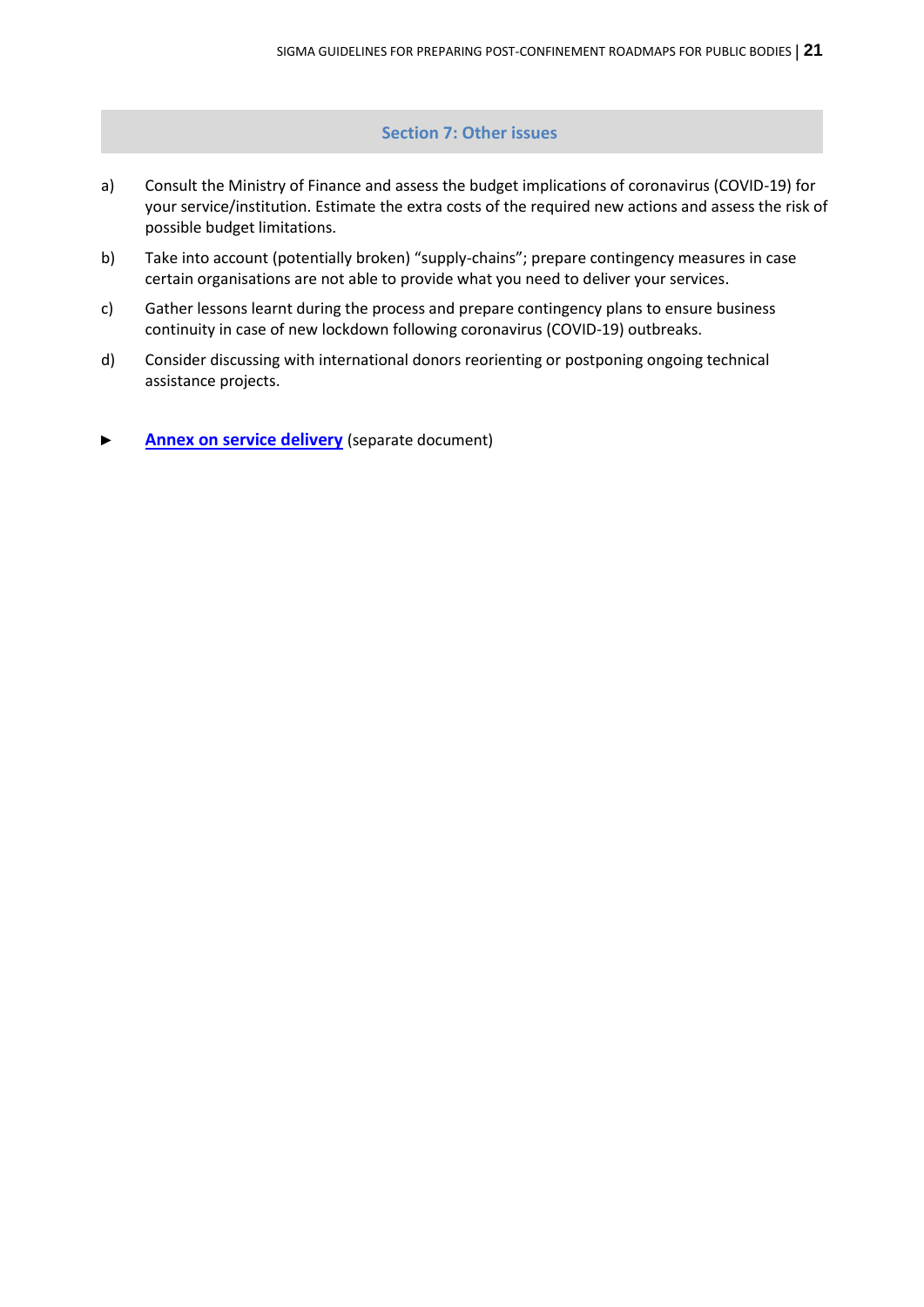# **Some additional documents on preparing your workplaces for coronavirus (COVID-19)**

EU-OSHA (24 April 2020), *COVID-19: BACK TO THE WORKPLACE – Adapting workplaces and protecting workers*, [https://osha.europa.eu/en/publications/covid-19-back-workplace-adapting](https://osha.europa.eu/en/publications/covid-19-back-workplace-adapting-workplaces-and-protecting-workers/view)[workplaces-and-protecting-workers/view.](https://osha.europa.eu/en/publications/covid-19-back-workplace-adapting-workplaces-and-protecting-workers/view)

ILO (March 2020), *An employer guide on managing your workplace during COVID-19*, [https://www.ilo.org/actemp/publications/WCMS\\_740212/lang--en/index.htm.](https://www.ilo.org/actemp/publications/WCMS_740212/lang--en/index.htm)

WHO (19 March 2020), *Getting your workplace ready for COVID-19: How COVID-19 spreads*, [https://apps.who.int/iris/handle/10665/331584.](https://apps.who.int/iris/handle/10665/331584)

# **SIGMA papers on public administration under coronavirus (COVID-19)**

SIGMA (2020), *Public Administration: Responding to the COVID-19 Pandemic – Mapping the EU member states' public administration responses to the COVID-19 pandemic (for EU Enlargement and Neighbourhood countries)*, SIGMA/OECD, Paris[, http://www.sigmaweb.org/publications/SIGMA](http://www.sigmaweb.org/publications/SIGMA-mapping-public-administration-response-EU-members-coronavirus-COVID19.pdf)[mapping-public-administration-response-EU-members-coronavirus-COVID19.pdf.](http://www.sigmaweb.org/publications/SIGMA-mapping-public-administration-response-EU-members-coronavirus-COVID19.pdf)

SIGMA (2020), *Application of public procurement rules during the COVID–19 crisis from the perspective of the European Union's Procurement Directives and the Government Procurement Agreement*, SIGMA/OECD, Paris, [http://www.sigmaweb.org/publications/Public-procurement-](http://www.sigmaweb.org/publications/Public-procurement-COVID-19-crisis-SIGMA-April-2020.pdf)[COVID-19-crisis-SIGMA-April-2020.pdf.](http://www.sigmaweb.org/publications/Public-procurement-COVID-19-crisis-SIGMA-April-2020.pdf)

**The SIGMA country manager can provide you with additional documents and advice if required.**

# **OECD website on COVID-19 response**

The OECD is compiling data, information, analysis and recommendations regarding the health, economic, financial and societal challenges posed by the impact of coronavirus (COVID-19). Please visit our [dedicated page](http://www.oecd.org/coronavirus/en/) for a full suite of coronavirus-related information, including a chapter on Governance and the paper *Public servants and the coronavirus.*